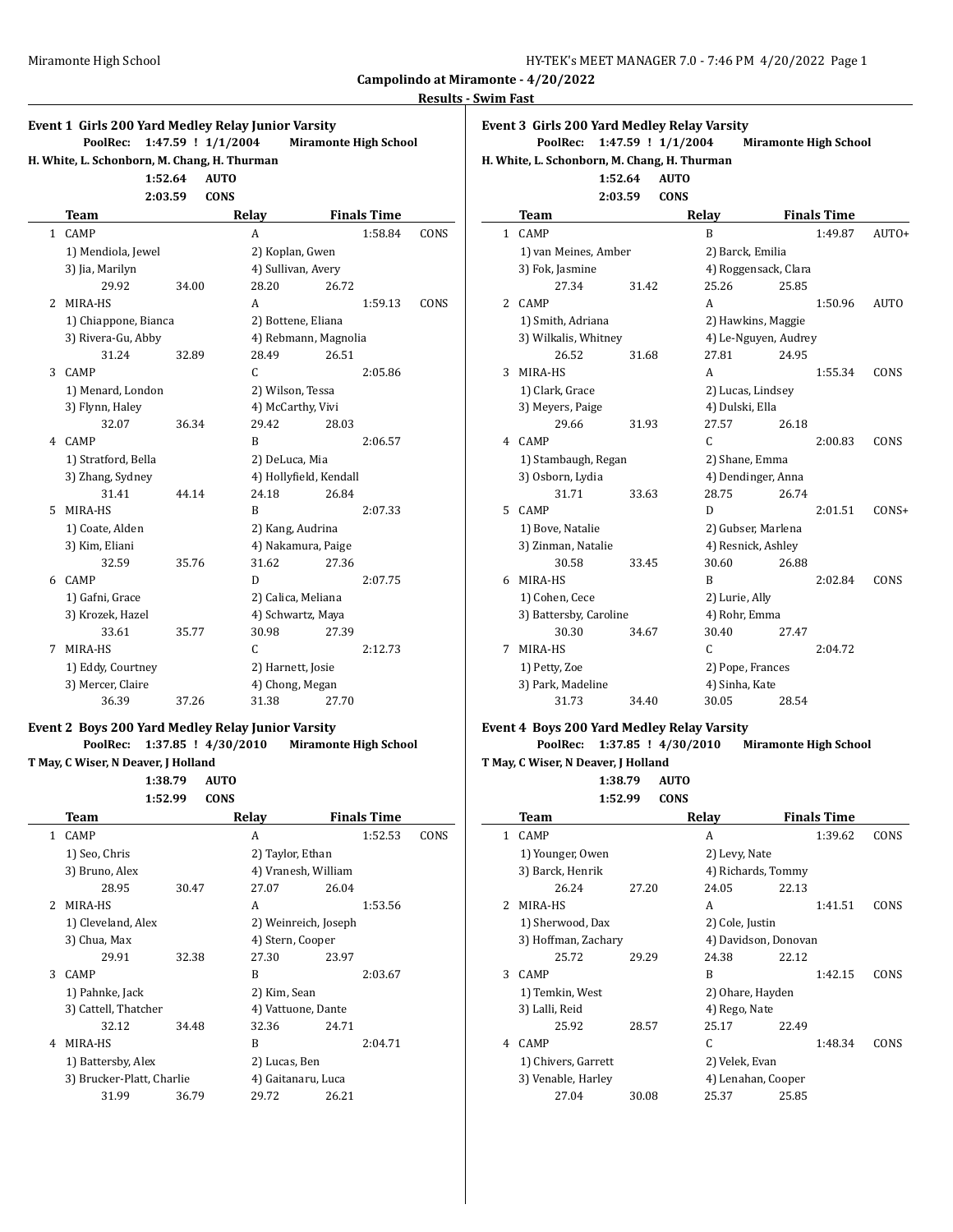2 Hawkins, Maggie CAMP 1:58.50 CONS

**Campolindo at Miramonte - 4/20/2022**

## **Results - Swim Fast (Event 4 Boys 200 Yard Medley Relay Varsity) Team Relay Finals Time** 5 MIRA-HS B 1:57.09 1) Haines, Logan 2) Gunn, Logan 3) Kurtz, Grant 4) Lewis, Luke 33.43 30.26 25.81 27.59 **Event 5 Girls 200 Yard Freestyle Junior Varsity PoolRec: 1:53.08 ! 1/1/2004 R. Rogers 1:56.21 AUTO 2:02.99 CONS Name Yr School Finals Time** 1 Lim, Mina CAMP 2:08.68 29.03 32.21 33.62 33.82 2 Coate, Alden MIRA-HS 2:11.30 30.27 33.89 33.91 33.23 3 Menard, London CAMP 2:13.42 30.64 33.76 34.24 34.78 4 Benson, Hannah CAMP 2:17.08 29.63 34.35 36.40 36.70 5 Anagnost, Eloise MIRA-HS 2:18.91 31.16 34.63 36.31 36.81 6 Ra, Amelia CAMP 2:20.00 31.78 35.98 36.13 36.11 7 Rebmann, Magnolia MIRA-HS 2:21.88 32.32 36.62 36.07 36.87 8 Martin-Gulutzan, Ruby MIRA-HS 2:24.30 32.02 36.59 37.30 38.39 9 Chong, Megan MIRA-HS 2:25.01 33.08 37.16 37.67 37.10 10 Gregory, Harriet CAMP 2:33.62 34.18 38.55 40.52 40.37 **Event 6 Boys 200 Yard Freestyle Junior Varsity PoolRec: 1:43.88 ! 3/16/2016 E. Smith 1:44.01 AUTO 1:50.99 CONS Name** *YrSchool* **<b>Finals Time** 1 Tunney, Griff MIRA-HS 1:57.88 26.89 30.10 31.49 29.40 2 Behles, Jack MIRA-HS 1:58.14 27.69 30.60 31.32 28.53 3 Zhang, Bruce CAMP 1:58.30 26.76 29.94 30.98 30.62 4 Seo, Chris CAMP 2:05.66 27.50 30.48 32.83 34.85 5 Ramirez, Daniel MIRA-HS 2:09.55 28.47 32.55 33.82 34.71 6 Bronson, Callen CAMP 2:10.58 29.35 33.55 34.02 33.66

#### 27.76 30.23 30.48 30.03 3 McAninch, Meghan MIRA-HS 1:59.75 CONS 27.59 30.01 31.04 31.11 4 Fok, Lexi CAMP 2:01.28 CONS 27.81 30.39 31.05 32.03 5 Levenfeld, Kaia CAMP 2:02.08 CONS 28.40 30.98 31.46 31.24 6 Murphy, Shannon MIRA-HS 2:02.27 CONS 28.32 30.80 31.35 31.80 7 Meyers, Paige MIRA-HS 2:04.85 29.63 31.78 31.95 31.49 8 Baker, Clare CAMP 2:05.42 29.92 31.52 32.17 31.81 9 Lederle, Sophie CAMP 2:06.74 30.15 32.67 32.59 31.33 10 Bustamante, Emma CAMP 2:07.56 29.67 32.43 32.90 32.56 11 Stice, Izzie MIRA-HS 2:07.67 30.15 32.52 32.74 32.26 12 Healy, Lauren CAMP 2:07.81 29.63 31.64 32.86 33.68 \*13 Joyce, Delaney CAMP 2:08.59 30.19 32.91 33.34 32.15 \*13 Reiner, Adelie MIRA-HS 2:08.59 30.47 32.74 33.11 32.27 15 Osborn, Lydia CAMP 2:08.76 30.56 32.95 33.28 31.97 16 Sagara, Alison MIRA-HS 2:09.56 29.21 32.39 33.92 34.04 17 Innis, Dania MIRA-HS 2:09.82 29.44 32.07 33.49 34.82 18 Lurie, Ally MIRA-HS 2:10.67 30.33 33.05 33.52 33.77 19 Hassett, Mary MIRA-HS 2:12.13 30.99 33.45 34.04 33.65 **Event 8 Boys 200 Yard Freestyle Varsity PoolRec: 1:43.88 ! 3/16/2016 E. Smith 1:44.01 AUTO**

**1:50.99 CONS**

|    | Name                  |       | YrSchool    | <b>Finals Time</b> |      |
|----|-----------------------|-------|-------------|--------------------|------|
| 1  | Yavuzer-Judd, Theoden |       | CAMP        | 1:45.70            | CONS |
|    | 24.36                 | 26.82 | 27.44       | 27.08              |      |
| 2  | Davidson, Donovan     |       | MIRA-HS     | 1:54.09            |      |
|    | 27.14                 | 29.06 | 27.78       | 30.11              |      |
| 3  | Fleming, Caleb        |       | CAMP        | 1:54.44            |      |
|    | 27.04                 | 29.73 | 29.82       | 27.85              |      |
| 4  | Gunn, Logan           |       | MIRA-HS     | 1:54.65            |      |
|    | 26.49                 | 28.98 | 29.87       | 29.31              |      |
| 5. | Quinnild, Thomas      |       | MIRA-HS     | 1:57.90            |      |
|    | 25.56                 | 28.94 | 31.30       | 32.10              |      |
| 6  | King, Dylan           |       | <b>CAMP</b> | 1:58.06            |      |
|    | 27.63                 | 30.71 | 30.48       | 29.24              |      |
| 7  | Petty, Matteo         |       | MIRA-HS     | 2:01.19            |      |
|    | 28.08                 | 30.24 | 31.84       | 31.03              |      |

|             | PoolRec:          |       | $1:53.08$ ! $1/1/2004$ |             | R. Rogers          |         |      |
|-------------|-------------------|-------|------------------------|-------------|--------------------|---------|------|
|             | 1:56.21           |       | <b>AUTO</b>            |             |                    |         |      |
|             | 2:02.99           |       | <b>CONS</b>            |             |                    |         |      |
| <b>Name</b> |                   |       |                        | YrSchool    | <b>Finals Time</b> |         |      |
| 1.          | Blackwell, Maddie |       |                        | <b>CAMP</b> |                    | 1:57.33 | CONS |
|             | 27.80             | 29.92 |                        | 30.21       | 29.40              |         |      |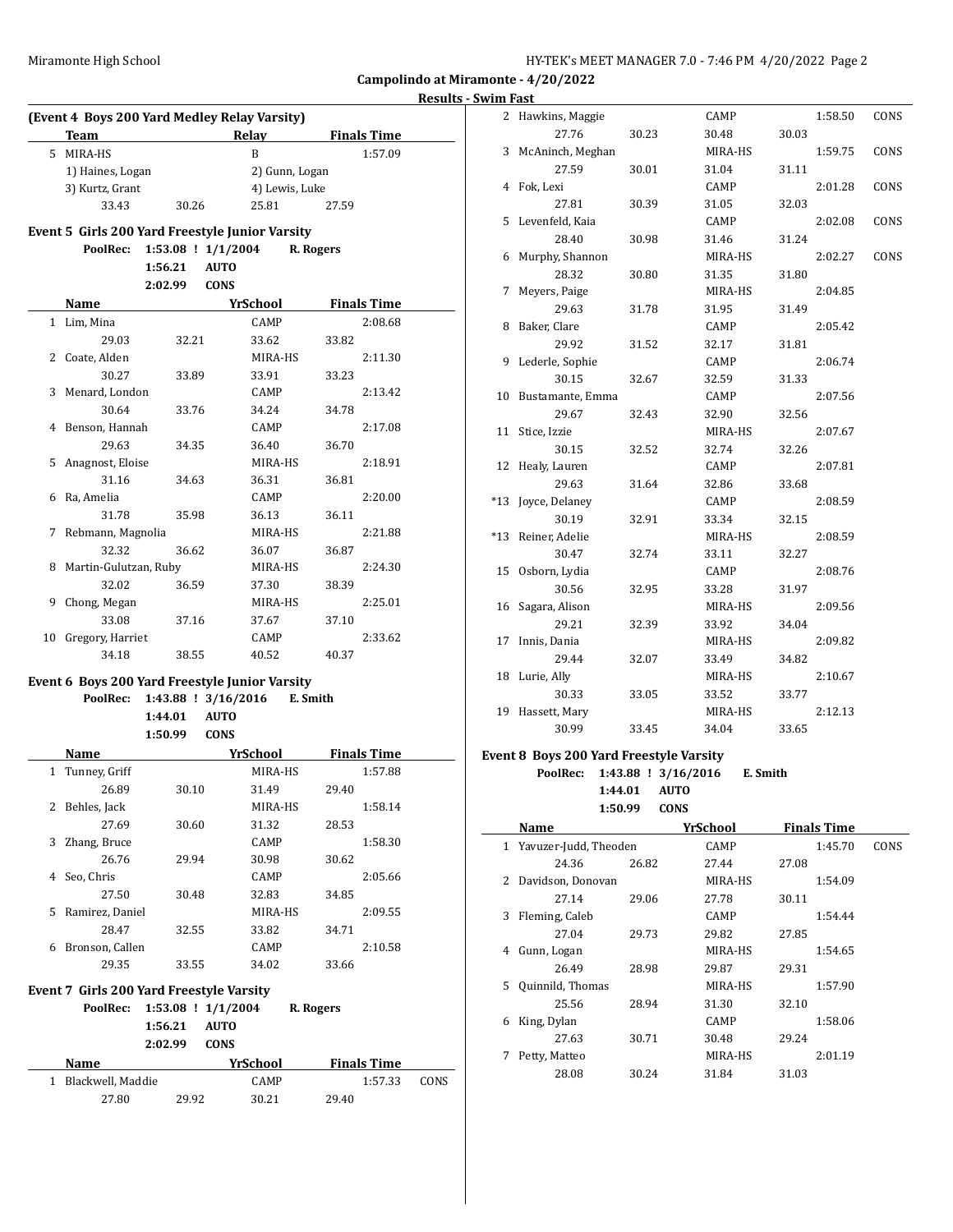**Campolindo at Miramonte - 4/20/2022 Results - Swim Fast**

| Name                    |       | <b>YrSchool</b> | <b>Finals Time</b> |
|-------------------------|-------|-----------------|--------------------|
| 1 Calica, Meliana       |       | CAMP            | 1:07.66            |
| 31.24                   | 36.42 |                 |                    |
| 2 Nakamura, Paige       |       | MIRA-HS         | 1:10.10            |
| 31.25                   | 38.85 |                 |                    |
| *3<br>Chiappone, Bianca |       | MIRA-HS         | 1:10.63            |
| 31.11                   | 39.52 |                 |                    |
| $*3$<br>Koplan, Gwen    |       | CAMP            | 1:10.63            |
| 31.50                   | 39.13 |                 |                    |
| Rivera-Gu, Abby<br>5    |       | MIRA-HS         | 1:10.73            |
| 31.35                   | 39.38 |                 |                    |
| 6 DeLuca, Mia           |       | CAMP            | 1:13.94            |
| 34.50                   | 39.44 |                 |                    |
| 7 Gafni, Grace          |       | CAMP            | 1:14.15            |
| 34.94                   | 39.21 |                 |                    |
| 8 Schwartz, Maya        |       | CAMP            | 1:15.13            |
| 32.65                   | 42.48 |                 |                    |
| Moses, Sarah<br>9       |       | CAMP            | 1:15.55            |
| 34.96                   | 40.59 |                 |                    |
| Thompson, Olivia<br>10  |       | CAMP            | 1:17.36            |
| 34.56                   | 42.80 |                 |                    |
| 11 Berloui, Mandana     |       | MIRA-HS         | 1:17.73            |
| 35.35                   | 42.38 |                 |                    |
| 12 Ahmady, Stella       |       | MIRA-HS         | 1:18.29            |
| 34.45                   | 43.84 |                 |                    |
| 13 Eddy, Courtney       |       | MIRA-HS         | 1:18.69            |
| 35.33                   | 43.36 |                 |                    |
| 14 Vojta, Catherine     |       | CAMP            | 1:26.03            |
| 38.95                   | 47.08 |                 |                    |

#### **Event 10 Boys 100 Yard IM Junior Varsity**

|    | Name             |       | YrSchool    | <b>Finals Time</b> |  |
|----|------------------|-------|-------------|--------------------|--|
| 1  | Montero, Joaquin |       | CAMP        | 1:01.44            |  |
|    | 28.49            | 32.95 |             |                    |  |
| 2  | Cleveland, Alex  |       | MIRA-HS     | 1:05.36            |  |
|    | 30.97            | 34.39 |             |                    |  |
| 3  | Pahnke, Jack     |       | <b>CAMP</b> | 1:07.68            |  |
|    | 30.48            | 37.20 |             |                    |  |
| 4  | Battersby, Alex  |       | MIRA-HS     | 1:07.89            |  |
|    | 30.54            | 37.35 |             |                    |  |
| 5. | Loughran, Ryan   |       | MIRA-HS     | 1:12.89            |  |
|    | 35.23            | 37.66 |             |                    |  |
| 6  | Perez, Moses     |       | CAMP        | 1:21.89            |  |
|    | 35.09            | 46.80 |             |                    |  |
| 7  | Liu, Preston     |       | CAMP        | 1:25.35            |  |
|    | 40.61            | 44.74 |             |                    |  |
| 8  | Wexelman, Shane  |       | CAMP        | 1:28.79            |  |
|    | 42.71            | 46.08 |             |                    |  |

#### **Event 11 Girls 200 Yard IM Varsity**

| PoolRec:      |         | $2:05.29$ ! $1/1/2004$ | H. White           |      |
|---------------|---------|------------------------|--------------------|------|
|               | 2:08.65 | <b>AUTO</b>            |                    |      |
|               | 2:17.60 | <b>CONS</b>            |                    |      |
|               |         |                        |                    |      |
| Name          |         | YrSchool               | <b>Finals Time</b> |      |
| Barck, Emilia |         | <b>CAMP</b>            | 2:06.72            | AUTO |
| 28.53         | 32.38   | 37.16                  | 28.65              |      |

| 2  | Indrisano, Ariel    |       | CAMP        |       | 2:16.89 | CONS |
|----|---------------------|-------|-------------|-------|---------|------|
|    | 29.84               | 34.28 | 40.71       | 32.06 |         |      |
| 3  | Wilkalis, Whitney   |       | <b>CAMP</b> |       | 2:18.69 |      |
|    | 30.04               | 35.09 | 41.55       | 32.01 |         |      |
| 4  | Clark, Grace        |       | MIRA-HS     |       | 2:20.69 |      |
|    | 29.94               | 35.29 | 42.79       | 32.67 |         |      |
| 5. | Hearey, Bea         |       | MIRA-HS     |       | 2:22.44 |      |
|    | 30.77               | 36.47 | 42.09       | 33.11 |         |      |
| 6  | Castro, Allie       |       | <b>CAMP</b> |       | 2:24.19 |      |
|    | 31.88               | 36.55 | 43.10       | 32.66 |         |      |
| 7  | Petty, Zoe          |       | MIRA-HS     |       | 2:26.78 |      |
|    | 31.53               | 36.41 | 44.74       | 34.10 |         |      |
| 8  | Battersby, Caroline |       | MIRA-HS     |       | 2:38.10 |      |
|    | 32.48               | 40.58 | 47.43       | 37.61 |         |      |
|    |                     |       |             |       |         |      |

#### **Event 12 Boys 200 Yard IM Varsity**

**PoolRec: 1:54.45 ! 4/27/2012 S. Stumph 1:55.64 AUTO 2:04.99 CONS**

|   | Name                   |       | YrSchool |       | <b>Finals Time</b> |         |
|---|------------------------|-------|----------|-------|--------------------|---------|
|   | 1 Barck, Henrik        |       | CAMP     |       | 1:58.76            | CONS    |
|   | 25.81                  | 29.80 | 35.25    | 27.90 |                    |         |
|   | 2 Levy, Nate           |       | CAMP     |       | 1:59.94            | $CONS+$ |
|   | 26.24                  | 31.23 | 33.59    | 28.88 |                    |         |
|   | 3 Chu, Michael         |       | CAMP     |       | 2:06.54            |         |
|   | 26.84                  | 33.47 | 36.97    | 29.26 |                    |         |
|   | 4 Sherwood, Dax        |       | MIRA-HS  |       | 2:07.09            |         |
|   | 26.11                  | 30.93 | 40.85    | 29.20 |                    |         |
|   | 5 Lalli, Reid          |       | CAMP     |       | 2:08.15            |         |
|   | 27.96                  | 34.13 | 36.26    | 29.80 |                    |         |
|   | 6 Washburn, Loron      |       | MIRA-HS  |       | 2:08.61            |         |
|   | 27.51                  | 32.04 | 38.22    | 30.84 |                    |         |
| 7 | Wisk, Ryan             |       | MIRA-HS  |       | 2:09.19            |         |
|   | 27.79                  | 33.77 | 39.08    | 28.55 |                    |         |
|   | 8 Smith, Parker        |       | CAMP     |       | 2:10.55            |         |
|   | 28.43                  | 34.03 | 37.16    | 30.93 |                    |         |
| 9 | Gunn, Logan            |       | MIRA-HS  |       | 2:13.60            |         |
|   | 28.90                  | 36.49 | 37.90    | 30.31 |                    |         |
|   | 10 Roesch, Grant       |       | CAMP     |       | 2:14.01            |         |
|   | 26.92                  | 32.89 | 42.56    | 31.64 |                    |         |
|   | 11 Washburn, Lucas     |       | MIRA-HS  |       | 2:15.33            |         |
|   | 29.49                  | 32.71 | 41.96    | 31.17 |                    |         |
|   | 12 Devlin, Christopher |       | MIRA-HS  |       | 2:17.98            |         |
|   | 27.59                  | 35.95 | 39.40    | 35.04 |                    |         |

#### **Event 13 Girls 50 Yard Freestyle Junior Varsity**

 $\overline{\phantom{a}}$ 

**PoolRec: 24.00 ! 1/1/2002 A. Thurman 24.57 AUTO**

**25.59 CONS**

|         | Name                 | YrSchool    | <b>Finals Time</b> |
|---------|----------------------|-------------|--------------------|
| 1       | Hollyfield, Kendall  | <b>CAMP</b> | 26.64              |
|         | Bottene, Eliana      | MIRA-HS     | 27.40              |
| 3       | Williams, Ashley     | MIRA-HS     | 27.83              |
| $*_{4}$ | Sullivan, Avery      | <b>CAMP</b> | 27.94              |
| $*_{4}$ | Stratford, Bella     | CAMP        | 27.94              |
| 6       | Martindale, Madeline | CAMP        | 28.21              |
| 7       | Balassi, Siena       | CAMP        | 28.30              |
| 8       | Benson, Hannah       | <b>CAMP</b> | 28.35              |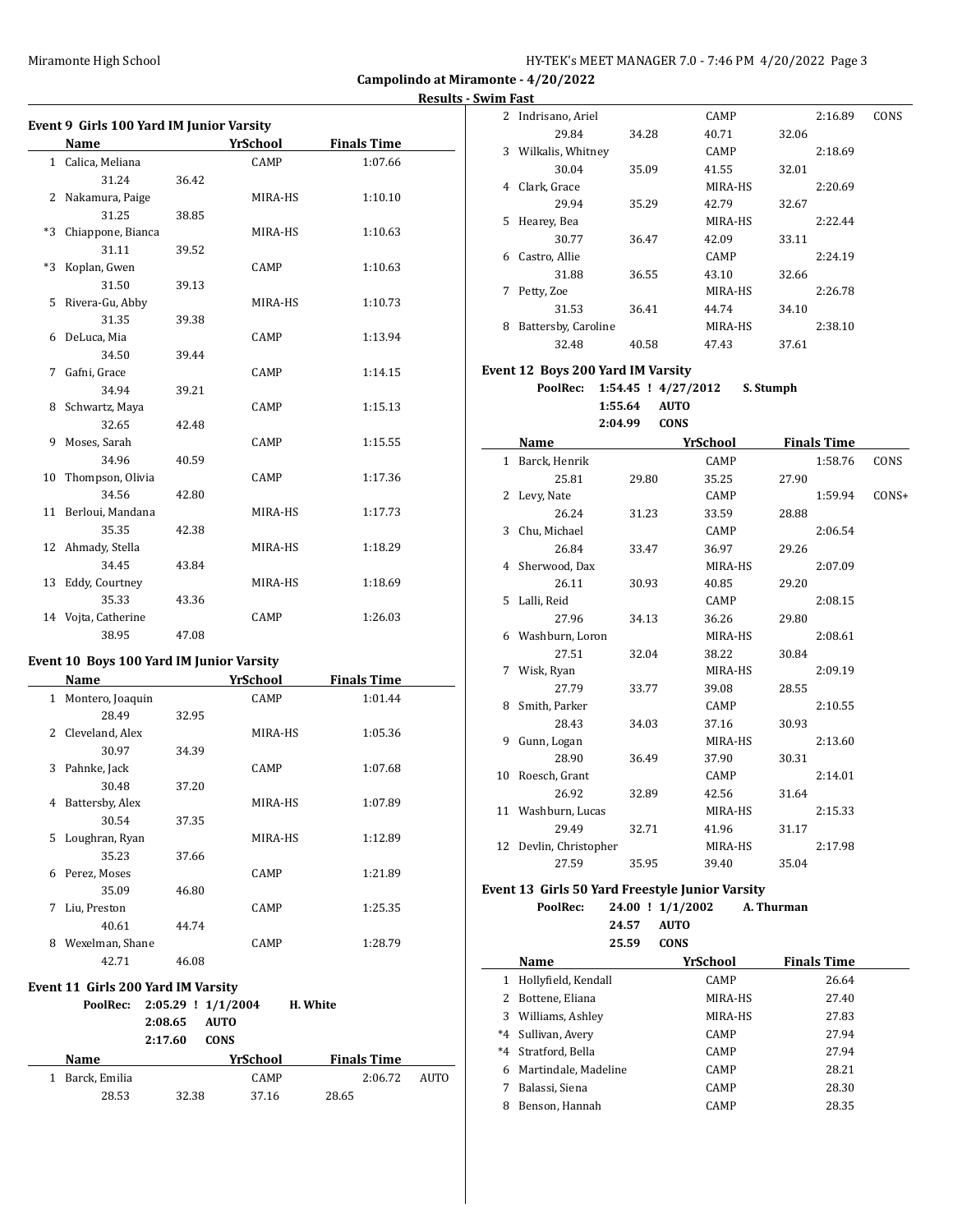| HY-TEK's MEET MANAGER 7.0 - 7:46 PM 4/20/2022 Page 4 |  |  |
|------------------------------------------------------|--|--|
|------------------------------------------------------|--|--|

## **Results - Swim Fast**

|        | (Event 13 Girls 50 Yard Freestyle Junior Varsity) |            |                  |                 |                    |
|--------|---------------------------------------------------|------------|------------------|-----------------|--------------------|
|        | Name                                              |            |                  | <u>YrSchool</u> | <b>Finals Time</b> |
| 9      | Menard, London                                    |            |                  | CAMP            | 28.44              |
| 10     | Benson, Hailey                                    |            |                  | CAMP            | 28.73              |
| 11     | Souza, E                                          |            |                  | MIRA-HS         | 28.81              |
|        | 12 Ho, Paetyn                                     |            |                  | MIRA-HS         | 28.85              |
|        | 13 Thompson, Olivia                               |            |                  | CAMP            | 29.15              |
|        | 14 Damon-Espinas, Rain                            |            |                  | CAMP            | 29.16              |
| 15     | Bartos, Sofia                                     |            |                  | CAMP            | 29.20              |
|        | 16 Lincoln, Lily                                  |            |                  | MIRA-HS         | 29.44              |
|        | 17 Oneill, Faye                                   |            |                  | MIRA-HS         | 29.57              |
| 18     | Karachi, Kimya                                    |            |                  | MIRA-HS         | 29.74              |
| 19     | Bearce, Tabi                                      |            |                  | CAMP            | 29.94              |
| 20     | Markey, Fiona                                     |            |                  | CAMP            | 30.10              |
| 21     | Krozek, Hazel                                     |            |                  | CAMP            | 30.11              |
| 22     | Thompson, Meta                                    |            |                  | CAMP            | 30.13              |
| 23     | Espiritu, Lena                                    |            |                  | CAMP            | 30.14              |
| 24     | Bradley, Michelle                                 |            |                  | MIRA-HS         | 30.30              |
| 25     | Stratford, Thea                                   |            |                  | CAMP            | 31.47              |
|        | 26 Campbell, Erin                                 |            |                  | CAMP            | 31.49              |
| 27     | Isaeff, Grace                                     |            |                  | CAMP            | 32.08              |
| 28     | Hee, Jackie                                       |            |                  | MIRA-HS         | 32.29              |
| 29     | Inzeo, Abbey                                      |            |                  | CAMP            | 32.78              |
| 30     | Marshall, Elliot                                  |            |                  | CAMP            | 33.29              |
| 31     | Mercer, Courtney                                  |            |                  | MIRA-HS         | 33.62              |
| 32     | McAuliffe, Molly                                  |            |                  | CAMP            | 33.90              |
| 33     | Katz, Isabelle                                    |            |                  | CAMP            | 34.13              |
| 34     | Skidgel, Ava                                      |            |                  | MIRA-HS         | 34.30              |
| 35     | Vojta, Catherine                                  |            |                  | CAMP            | 34.33              |
| 36     | Marshall, Tatum                                   |            |                  | CAMP            | 34.42              |
| 37     | Chen, Zhen-An                                     |            |                  | CAMP            | 34.74              |
|        | 38 Turtle, Jenna                                  |            |                  | MIRA-HS         | 34.86              |
| 39     | Kalpakjian, Ella                                  |            |                  | CAMP            | 36.36              |
| 40     | Laliberte, Sophia                                 |            |                  | MIRA-HS         | 38.18              |
| 41     | Chen, Anna                                        |            |                  | CAMP            | 39.17              |
| 42     | Giftgi, Ela                                       |            |                  | CAMP            | 41.48              |
|        | Event 14 Boys 50 Yard Freestyle Junior Varsity    |            |                  |                 |                    |
|        | PoolRec:                                          |            | 21.42 ! 1/1/2002 |                 | M. Lyon            |
|        |                                                   | 21.72 AUTO |                  |                 |                    |
|        |                                                   | 22.88      | CONS             |                 |                    |
|        | Name                                              |            |                  | YrSchool        | <b>Finals Time</b> |
| 1      | Spillane, Sean                                    |            |                  | CAMP            | 24.36              |
| 2      | Stern, Cooper                                     |            |                  | MIRA-HS         | 24.51              |
| 3      | Thompson, Jack                                    |            |                  | CAMP            | 25.19              |
| 4      | Coover, Ethan                                     |            |                  | MIRA-HS         | 25.35              |
| 5      | Vattuone, Dante                                   |            |                  | CAMP            | 25.38              |
| 6      | Campbell, Fraser                                  |            |                  | CAMP            | 25.62              |
| 7      | Bea, Nicholas                                     |            |                  |                 | 25.63              |
|        |                                                   |            |                  | MIRA-HS<br>CAMP |                    |
| 8<br>9 | Sheehan, Max                                      |            |                  |                 | 25.99              |
|        | Gaitanaru, Luca                                   |            |                  | MIRA-HS         | 26.83              |
| 10     | Barash, Will                                      |            |                  | CAMP            | 26.85              |
| 11     | Pahnke, Max                                       |            |                  | CAMP            | 26.89              |
| 12     | Taylor, Ethan                                     |            |                  | CAMP            | 26.98              |
| 13     | Park, Eugene                                      |            |                  | CAMP            | 27.43              |
| 14     | Yu, Chang                                         |            |                  | CAMP            | 28.25              |
| 15     | Schlichting, Oscar                                |            |                  | MIRA-HS         | 28.65              |
| 16     | Meezan, Gabe                                      |            |                  | MIRA-HS         | 30.98              |

|                                                                                           | PoolRec:             |       | 24.00 ! 1/1/2002 | A. Thurman         |      |
|-------------------------------------------------------------------------------------------|----------------------|-------|------------------|--------------------|------|
|                                                                                           |                      | 24.57 | <b>AUTO</b>      |                    |      |
|                                                                                           |                      | 25.59 | <b>CONS</b>      |                    |      |
|                                                                                           | Name                 |       | <b>YrSchool</b>  | <b>Finals Time</b> |      |
| 1                                                                                         | Stryker, Tali        |       | MIRA-HS          | 24.93              | CONS |
|                                                                                           | 2 Le-Nguyen, Audrey  |       | CAMP             | 25.37              | CONS |
| 3                                                                                         | Pieper, Ana          |       | CAMP             | 25.63              |      |
|                                                                                           | 4 Roggensack, Sisi   |       | CAMP             | 26.09              |      |
|                                                                                           | 5 Lucas, Lindsey     |       | MIRA-HS          | 26.11              |      |
|                                                                                           | 6 Roggensack, Clara  |       | CAMP             | 26.31              |      |
|                                                                                           | 7 Bustamante, Emma   |       | CAMP             | 26.42              |      |
|                                                                                           | 8 Cohen, Cece        |       | MIRA-HS          | 26.76              |      |
| 9                                                                                         | Dulski, Ella         |       | MIRA-HS          | 26.83              |      |
|                                                                                           | 10 Naldoza, Degen    |       | MIRA-HS          | 26.86              |      |
|                                                                                           | 11 Healy, Lauren     |       | CAMP             | 27.20              |      |
|                                                                                           | 12 Roux, Kiera       |       | CAMP             | 27.51              |      |
|                                                                                           | 13 Smith, Ally       |       | MIRA-HS          | 27.53              |      |
|                                                                                           | 14 Dendinger, Anna   |       | CAMP             | 27.67              |      |
|                                                                                           | 15 Painter, Anna     |       | MIRA-HS          | 27.72              |      |
|                                                                                           | *16 Rohr, Emma       |       | MIRA-HS          | 27.84              |      |
|                                                                                           | *16 Cherry, Petra    |       | MIRA-HS          | 27.84              |      |
|                                                                                           | 18 Berkman, Lucy     |       | MIRA-HS          | 28.10              |      |
|                                                                                           | 19 Hoskins, Carly    |       | MIRA-HS          | 28.39              |      |
| 20                                                                                        | Rorabaugh, Emma      |       | CAMP             | 28.41              |      |
|                                                                                           | 21 Berloui, Apameh   |       | MIRA-HS          | 28.83              |      |
| 22                                                                                        | Thompson, Georgia    |       | CAMP             | 28.88              |      |
| 23                                                                                        | Sinha. Kate          |       | MIRA-HS          | 29.50              |      |
|                                                                                           | 24 Dillon, Gwendolyn |       | MIRA-HS          | 35.58              |      |
|                                                                                           |                      |       |                  |                    |      |
| <b>Event 16 Boys 50 Yard Freestyle Varsity</b><br>PoolRec:<br>21.42 ! 1/1/2002<br>M. Lyon |                      |       |                  |                    |      |

| PoolRec: |  | $21.42$ ! $1/1/2002$ | M. Lyor |
|----------|--|----------------------|---------|
|----------|--|----------------------|---------|

| 21.72 | AUTO |
|-------|------|
| 22.88 | CONS |

|    | Name             | YrSchool | <b>Finals Time</b> |      |
|----|------------------|----------|--------------------|------|
| 1  | Richards, Tommy  | CAMP     | 22.66              | CONS |
| 2  | Temkin, West     | CAMP     | 22.84              | CONS |
| 3  | Rego, Nate       | CAMP     | 23.42              |      |
| 4  | Quinnild, Samuel | MIRA-HS  | 23.57              |      |
| 5  | Rago, Luca       | CAMP     | 23.76              |      |
| 6  | Younger, Owen    | CAMP     | 23.79              |      |
| 7  | Kurtz, Grant     | MIRA-HS  | 24.00              |      |
| 8  | Venable, Harley  | CAMP     | 24.05              |      |
| 9  | Stice, Patrick   | MIRA-HS  | 24.06              |      |
| 10 | Cole, Justin     | MIRA-HS  | 24.35              |      |
| 11 | Blatt, Ben       | CAMP     | 24.57              |      |
| 12 | Lenk, Tyler      | MIRA-HS  | 24.84              |      |
| 13 | Gong, Mateo      | CAMP     | 24.87              |      |
| 14 | Lenk, Chase      | MIRA-HS  | 25.08              |      |
| 15 | Lewis, Luke      | MIRA-HS  | 25.67              |      |
| 16 | Lenahan, Cooper  | CAMP     | 27.34              |      |
| 17 | Stryker, Will    | MIRA-HS  | 29.63              |      |

## **Event 17 Girls 50 Yard Butterfly Junior Varsity**

| Name                | YrSchool    | <b>Finals Time</b> |  |
|---------------------|-------------|--------------------|--|
| 1 Jia, Marilyn      | <b>CAMP</b> | 28.60              |  |
| 2 Zhang, Sydney     | <b>CAMP</b> | 31.05              |  |
| 3 Chiappone, Bianca | MIRA-HS     | 31.21              |  |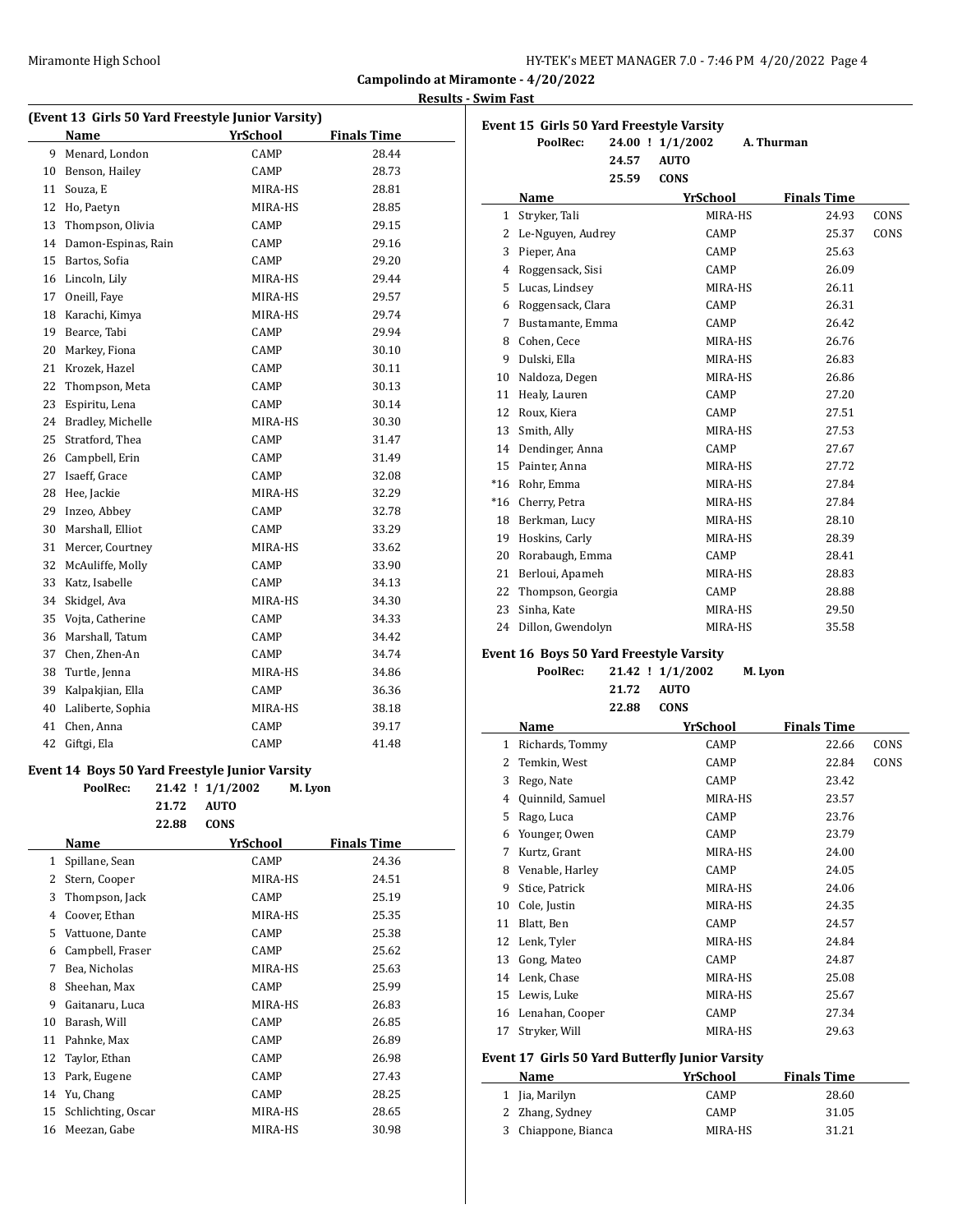**Campolindo at Miramonte - 4/20/2022 Results - Swim Fast**

| (Event 17 Girls 50 Yard Butterfly Junior Varsity) |                       |          |                    |  |
|---------------------------------------------------|-----------------------|----------|--------------------|--|
|                                                   | Name                  | YrSchool | <b>Finals Time</b> |  |
| 4                                                 | Wilson, Tessa         | CAMP     | 31.68              |  |
| 5                                                 | Kang, Audrina         | MIRA-HS  | 32.05              |  |
| 6                                                 | Kim, Eliani           | MIRA-HS  | 32.32              |  |
| $*7$                                              | DeLuca, Mia           | CAMP     | 32.74              |  |
| $*7$                                              | Mercer, Claire        | MIRA-HS  | 32.74              |  |
| 9                                                 | McCarthy, Vivi        | CAMP     | 32.79              |  |
| 10                                                | Ho, Paetyn            | MIRA-HS  | 33.02              |  |
| 11                                                | Cole, Chelsea         | MIRA-HS  | 33.57              |  |
| 12                                                | Ahmed, Nilab          | MIRA-HS  | 33.98              |  |
| 13                                                | Martin-Gulutzan, Ruby | MIRA-HS  | 34.06              |  |
| 14                                                | Ta, Ashley            | MIRA-HS  | 34.29              |  |
| 15                                                | Spence, Charlee       | MIRA-HS  | 34.41              |  |
| 16                                                | Ahmady, Stella        | MIRA-HS  | 34.44              |  |
| 17                                                | Harnett, Josie        | MIRA-HS  | 35.52              |  |
| 18                                                | Moses, Sarah          | CAMP     | 35.89              |  |
| 19                                                | Peterson, Anya        | CAMP     | 36.14              |  |
| 20                                                | Katz, Isabelle        | CAMP     | 36.82              |  |
| 21                                                | Inzeo, Abbey          | CAMP     | 37.39              |  |
| 22                                                | Wagner, Lauren        | MIRA-HS  | 40.73              |  |
| 23                                                | McAuliffe, Molly      | CAMP     | 40.94              |  |

#### **Event 18 Boys 50 Yard Butterfly Junior Varsity**

|    | Name                   | YrSchool | <b>Finals Time</b> |
|----|------------------------|----------|--------------------|
| 1  | Tzorbatzakis, Niko     | CAMP     | 27.13              |
| 2  | Spillane, Sean         | CAMP     | 27.15              |
| 3  | Bruno, Alex            | CAMP     | 27.17              |
| 4  | Chua, Max              | MIRA-HS  | 28.36              |
| 5  | Mak, Mason             | CAMP     | 28.63              |
| 6  | Barash, Will           | CAMP     | 29.43              |
| 7  | Weinreich, Joseph      | MIRA-HS  | 29.69              |
| 8  | Arnold, Beckham        | CAMP     | 29.72              |
| 9  | Brucker-Platt, Charlie | MIRA-HS  | 30.29              |
| 10 | Pahnke, Jack           | CAMP     | 30.81              |
| 11 | Clark, Aidan           | CAMP     | 31.08              |
| 12 | Felson, Dylan          | CAMP     | 31.49              |
| 13 | Pahnke, Max            | CAMP     | 31.50              |
| 14 | Perez, Moses           | CAMP     | 33.42              |
| 15 | Schlichting, Oscar     | MIRA-HS  | 37.75              |
| 16 | Liu, Preston           | CAMP     | 45.97              |
| 17 | Casipit, Kai           | CAMP     | 46.86              |

# **Event 19 Girls 100 Yard Butterfly Varsity**

| oolRec: |       | 56.54 ! 4/12/2019 | Sophia Kosturos |
|---------|-------|-------------------|-----------------|
|         | 58.88 | AUTO              |                 |

#### **1:01.99 CONS**

|   | Name              |       | YrSchool    | <b>Finals Time</b> |             |
|---|-------------------|-------|-------------|--------------------|-------------|
| 1 | Fok, Jasmine      |       | <b>CAMP</b> | 56.87              | <b>AUTO</b> |
|   | 26.52             | 30.35 |             |                    |             |
| 2 | McAninch, Meghan  |       | MIRA-HS     | 59.96              | CONS        |
|   | 28.16             | 31.80 |             |                    |             |
| 3 | Levenfeld, Kaia   |       | <b>CAMP</b> | 1:00.85            | CONS        |
|   | 28.52             | 32.33 |             |                    |             |
| 4 | Meyers, Paige     |       | MIRA-HS     | 1:03.00            |             |
|   | 30.52             | 32.48 |             |                    |             |
| 5 | Wilkalis, Whitney |       | <b>CAMP</b> | 1:03.23            |             |
|   | 30.29             | 32.94 |             |                    |             |

| 6  | Shane, Emma        |       | CAMP        | 1:03.34 |
|----|--------------------|-------|-------------|---------|
|    | 29.49              | 33.85 |             |         |
| 7  | Larsen, Ally       |       | MIRA-HS     | 1:03.35 |
|    | 28.56              | 34.79 |             |         |
| 8  | Reiner, Adelie     |       | MIRA-HS     | 1:06.08 |
|    | 30.98              | 35.10 |             |         |
| 9  | Osborn, Lydia      |       | CAMP        | 1:06.50 |
|    | 32.41              | 34.09 |             |         |
| 10 | Naldoza, Degen     |       | MIRA-HS     | 1:07.80 |
|    | 30.64              | 37.16 |             |         |
| 11 | Park, Madeline     |       | MIRA-HS     | 1:08.30 |
|    | 32.49              | 35.81 |             |         |
|    | 12 Zinman, Natalie |       | <b>CAMP</b> | 1:08.71 |
|    | 31.51              | 37.20 |             |         |
| 13 | Baker, Clare       |       | CAMP        | 1:10.29 |
|    | 33.65              | 36.64 |             |         |
| 14 | Krozek, Hazel      |       | CAMP        | 1:11.54 |
|    | 33.03              | 38.51 |             |         |

#### **Event 20 Boys 100 Yard Butterfly Varsity**

| PoolRec: |            | $50.33$ ! $4/23/2010$ | P. Wilkerson |
|----------|------------|-----------------------|--------------|
|          | 51.55 AUTO |                       |              |
|          | 54.99 CONS |                       |              |

|              | Name               |       | <b>YrSchool</b> | <b>Finals Time</b> |      |
|--------------|--------------------|-------|-----------------|--------------------|------|
| $\mathbf{1}$ | Barck, Henrik      |       | CAMP            | 53.86              | CONS |
|              | 25.76              | 28.10 |                 |                    |      |
|              | 2 Hoffman, Zachary |       | MIRA-HS         | 55.33              |      |
|              | 26.16              | 29.17 |                 |                    |      |
|              | 3 Venable, Harley  |       | CAMP            | 56.94              |      |
|              | 27.34              | 29.60 |                 |                    |      |
|              | 4 Lalli, Reid      |       | CAMP            | 57.05              |      |
|              | 27.23              | 29.82 |                 |                    |      |
| 5            | Colpo, Thomas      |       | CAMP            | 58.74              |      |
|              | 27.49              | 31.25 |                 |                    |      |
|              | 6 Wisk, Ryan       |       | MIRA-HS         | 58.89              |      |
|              | 28.02              | 30.87 |                 |                    |      |
| 7            | Kaelle, Ryan       |       | MIRA-HS         | 59.51              |      |
|              | 27.89              | 31.62 |                 |                    |      |
| 8            | Kurtz, Grant       |       | MIRA-HS         | 1:00.59            |      |
|              | 27.93              | 32.66 |                 |                    |      |

#### **Event 21 Girls 100 Yard Freestyle Junior Varsity**

 $\overline{\phantom{0}}$ 

#### **PoolRec: 52.99 ! 1/1/2002 A. Thurman**

**53.42 AUTO**

**55.99 CONS**

|    | Name             |       | <b>YrSchool</b> | <b>Finals Time</b> |
|----|------------------|-------|-----------------|--------------------|
| 1  | Rivera-Gu, Abby  |       | MIRA-HS         | 58.53              |
|    | 28.53            | 30.00 |                 |                    |
| 2  | Castro, Allie    |       | <b>CAMP</b>     | 58.88              |
|    | 28.71            | 30.17 |                 |                    |
| 3  | Mendiola, Jewel  |       | <b>CAMP</b>     | 59.27              |
|    | 28.39            | 30.88 |                 |                    |
| 4  | Williams, Ashley |       | MIRA-HS         | 59.69              |
|    | 28.72            | 30.97 |                 |                    |
| 5. | Frazier, Sammy   |       | <b>CAMP</b>     | 59.76              |
|    | 28.87            | 30.89 |                 |                    |
| 6  | Frazier, Nikki   |       | <b>CAMP</b>     | 1:00.55            |
|    | 30.03            | 30.52 |                 |                    |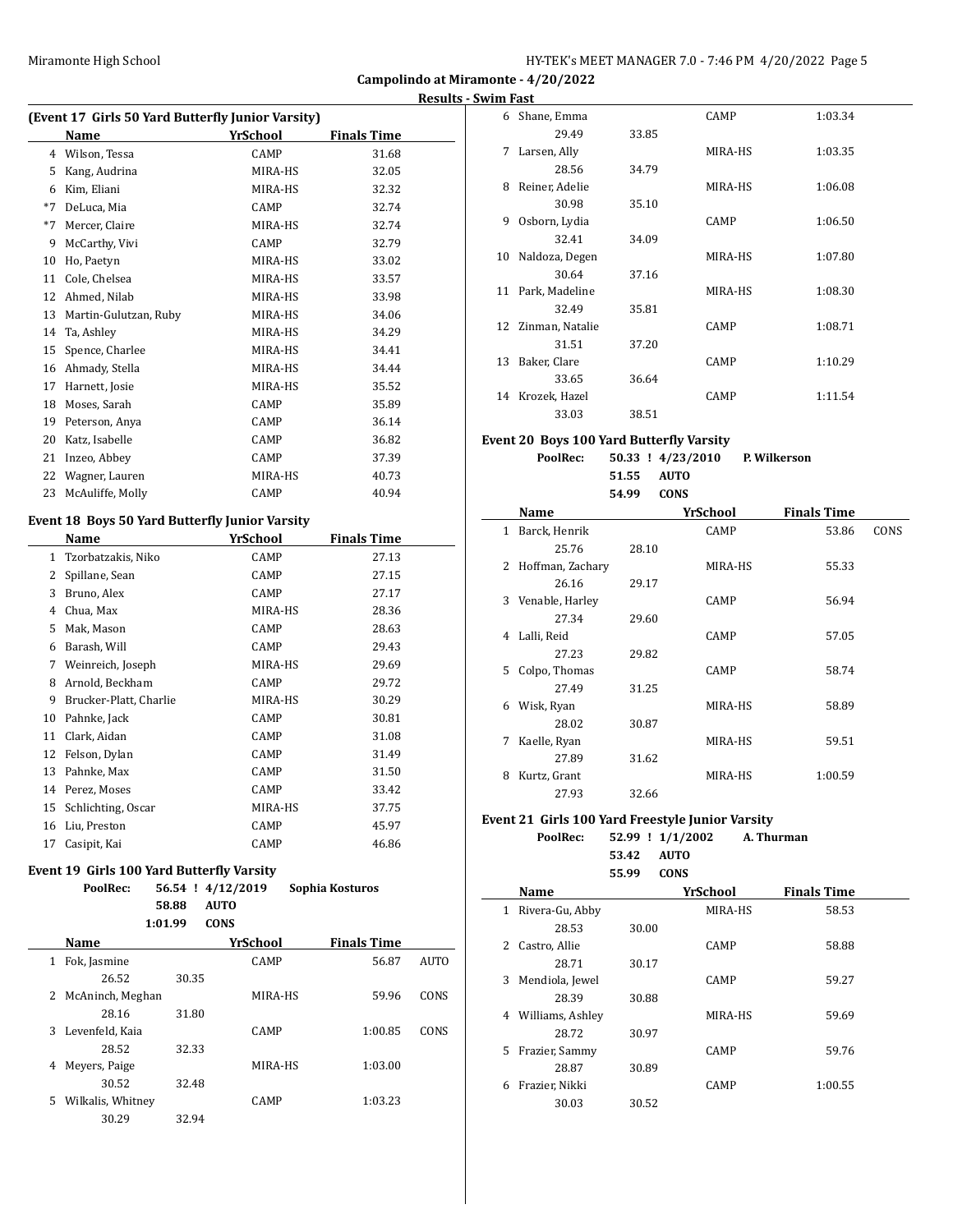**Campolindo at Miramonte - 4/20/2022 Results - Swim Fast**

#### **(Event 21 Girls 100 Yard Freestyle Junior Varsity) Name** *YrSchool* **<b>Finals Time** 7 Calica, Meliana CAMP 1:01.10 29.72 31.38 8 Hollyfield, Kendall CAMP 1:03.02 30.10 32.92 9 Ra, Amelia CAMP 1:04.43 30.45 33.98 10 Oneill, Faye MIRA-HS 1:04.77 31.62 33.15 11 Kang, Audrina MIRA-HS 1:04.81 32.95 31.86 12 Souza, E MIRA-HS 1:05.01 31.17 33.84 13 Ta, Ashley MIRA-HS 1:05.03 30.59 34.44 14 Bartos, Sofia CAMP 1:05.50 31.12 34.38 15 Zhang, Sydney CAMP 1:06.01 32.35 33.66 16 Damon-Espinas, Rain CAMP 1:06.24 31.62 34.62 17 Karachi, Kimya MIRA-HS 1:06.36 31.61 34.75 18 Espiritu, Lena CAMP 1:06.71 32.00 34.71 19 Cole, Chelsea MIRA-HS 1:08.06 31.39 36.67 20 Ahmed, Nilab MIRA-HS 1:08.46 32.82 35.64 21 Markey, Fiona CAMP 1:11.35 31.99 39.36 22 Gregory, Harriet CAMP 1:12.15 35.00 37.15 23 Campbell, Erin CAMP 1:12.55 34.07 38.48 24 Peterson, Anya CAMP 1:13.54 35.46 38.08 25 Wagner, Lauren MIRA-HS 1:17.81 36.59 41.22 26 Marshall, Elliot CAMP 1:18.59 36.29 42.30 27 Shipman, Katelyn CAMP 1:20.34 37.15 43.19 28 Marshall, Tatum CAMP 1:20.83 37.83 43.00 29 Chen, Zhen-An CAMP 1:23.65 41.30 42.35 30 Laliberte, Sophia MIRA-HS 1:23.81 39.51 44.30 31 Giftgi, Ela CAMP 1:34.02 45.81 48.21

|    | Event 22 Boys 100 Yard Freestyle Junior Varsity |                                         |                 |                    |
|----|-------------------------------------------------|-----------------------------------------|-----------------|--------------------|
|    | PoolRec:                                        | 46.09 ! 4/27/2012                       |                 | S. Campbell        |
|    |                                                 | <b>AUTO</b><br>47.20<br><b>CONS</b>     |                 |                    |
|    | Name                                            | 49.99                                   | <u>YrSchool</u> | <b>Finals Time</b> |
|    | 1 Behles, Jack                                  | <u> 1990 - Johann Barbara, martxa a</u> | MIRA-HS         | 54.40              |
|    | 26.81                                           | 27.59                                   |                 |                    |
|    | 2 Montero, Joaquin                              |                                         | CAMP            | 54.88              |
|    | 26.77                                           | 28.11                                   |                 |                    |
|    | 3 Zhang, Bruce                                  |                                         | CAMP            | 55.03              |
|    | 26.31                                           | 28.72                                   |                 |                    |
|    | 4 Thompson, Jack                                |                                         | CAMP            | 55.26              |
|    | 26.53                                           | 28.73                                   |                 |                    |
| 5  | Tunney, Griff                                   |                                         | MIRA-HS         | 55.38              |
|    | 26.71                                           | 28.67                                   |                 |                    |
|    | 6 Coover, Ethan                                 |                                         | MIRA-HS         | 55.80              |
|    | 26.74                                           | 29.06                                   |                 |                    |
| 7  | Stern, Cooper                                   |                                         | MIRA-HS         | 55.91              |
|    | 26.62                                           | 29.29                                   |                 |                    |
|    | 8 Bea, Nicholas                                 |                                         | MIRA-HS         | 57.14              |
|    | 27.28                                           | 29.86                                   |                 |                    |
| 9  | Ramirez, Daniel                                 |                                         | MIRA-HS         | 57.26              |
|    | 27.45                                           | 29.81                                   |                 |                    |
|    | 10 Tzorbatzakis, Niko                           |                                         | CAMP            | 57.32              |
|    | 27.77                                           | 29.55                                   |                 |                    |
|    | 11 Bruno, Alex                                  |                                         | CAMP            | 57.51              |
|    | 27.78                                           | 29.73                                   |                 |                    |
|    | 12 Chua, Max                                    |                                         | MIRA-HS         | 57.96              |
|    | 27.98                                           | 29.98                                   |                 |                    |
|    | 13 Vattuone, Dante                              |                                         | CAMP            | 58.22              |
|    | 27.74                                           | 30.48                                   |                 |                    |
|    | 14 Campbell, Fraser                             |                                         | CAMP            | 58.31              |
|    | 27.95                                           | 30.36                                   |                 |                    |
| 15 | Battersby, Alex                                 |                                         | MIRA-HS         | 59.16              |
|    | 28.64                                           | 30.52                                   |                 |                    |
|    | 16 Cleveland, Alex                              |                                         | MIRA-HS         | 59.64              |
|    | 28.28                                           | 31.36                                   |                 |                    |
|    | 17 Bronson, Callen                              |                                         | CAMP            | 59.86              |
|    | 28.53                                           | 31.33                                   |                 |                    |
|    | 18 Kim, Sean                                    |                                         | CAMP            | 1:00.26            |
|    | 29.42                                           | 30.84                                   |                 |                    |
|    | 19 Sheehan, Max                                 |                                         | CAMP            | 1:00.72            |
|    | 28.63                                           | 32.09                                   |                 |                    |
| 20 | Clark, Aidan                                    |                                         | CAMP            | 1:01.44            |
|    | 29.55                                           | 31.89                                   |                 |                    |
| 21 | Gaitanaru, Luca                                 |                                         | MIRA-HS         | 1:01.89            |
|    | 29.44                                           | 32.45                                   |                 |                    |
| 22 | Rundel, Kyle                                    |                                         | MIRA-HS         | 1:02.02            |
|    | 29.80                                           | 32.22                                   |                 |                    |
| 23 | Lucas, Ben                                      |                                         | MIRA-HS         | 1:03.48            |
|    | 29.80                                           | 33.68                                   |                 |                    |
|    | 24 Yu, Chang                                    |                                         | CAMP            | 1:04.49            |
|    | 30.35                                           | 34.14                                   |                 |                    |
| 25 | Brar, Ethan                                     |                                         | MIRA-HS         | 1:05.03            |
|    | 30.95                                           | 34.08                                   |                 |                    |
|    | 26 Casipit, Kai                                 |                                         | CAMP            | 1:19.72            |
|    | 37.61                                           | 42.11                                   |                 |                    |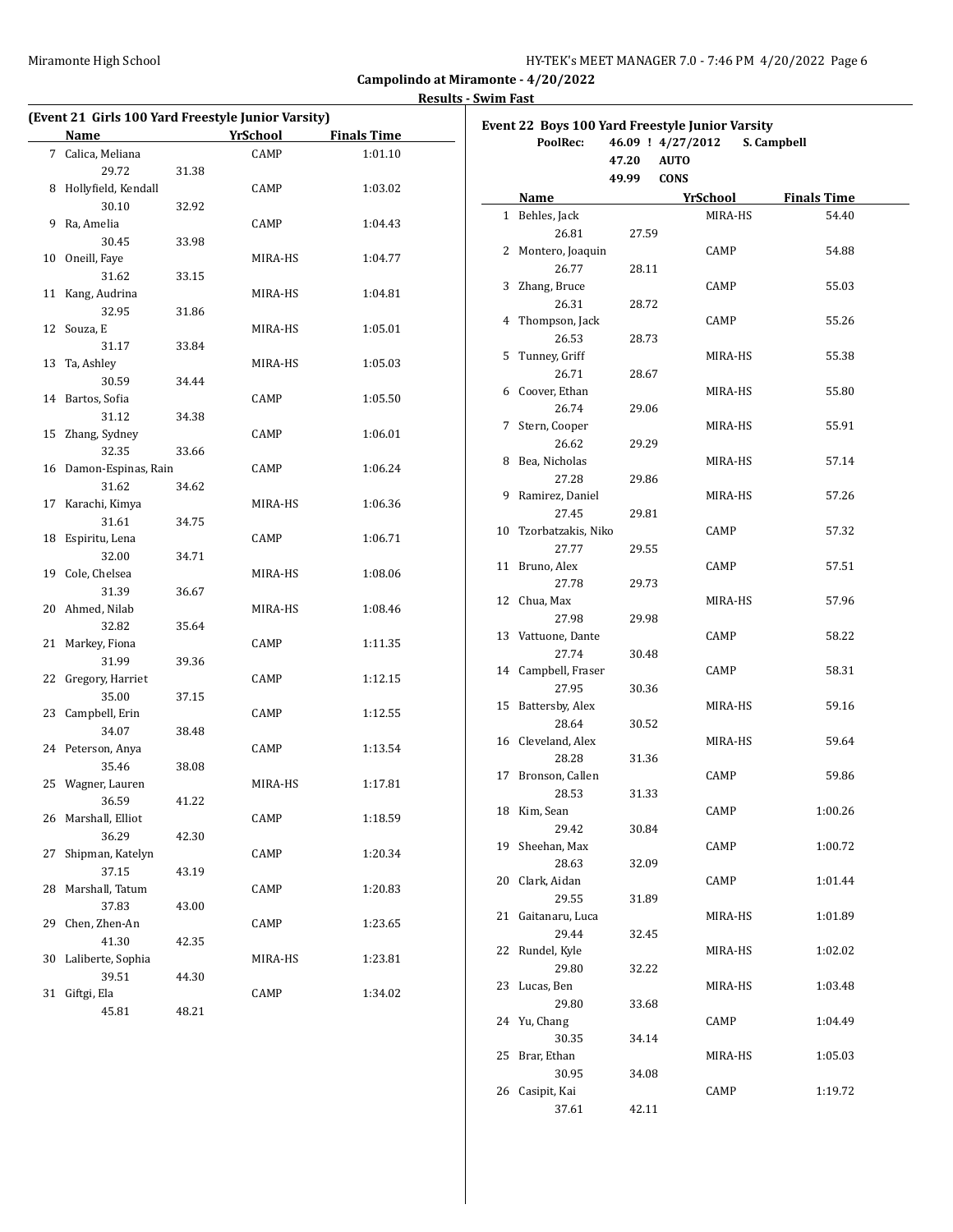| HY-TEK's MEET MANAGER 7.0 - 7:46 PM 4/20/2022 Page 7 |
|------------------------------------------------------|
|------------------------------------------------------|

#### **Results - Swim Fast**

|    | Event 23 Girls 100 Yard Freestyle Varsity<br>PoolRec: | 53.42<br>55.99 | 52.89 ! 3/21/2018<br><b>AUTO</b><br><b>CONS</b> | <b>Maile Andresen</b> |             |
|----|-------------------------------------------------------|----------------|-------------------------------------------------|-----------------------|-------------|
|    | <b>Name</b>                                           |                | <b>YrSchool</b>                                 | <b>Finals Time</b>    |             |
|    | 1 Smith, Adriana                                      |                | CAMP                                            | 52.52!                | <b>AUTO</b> |
|    | 25.30                                                 | 27.22          |                                                 |                       |             |
|    | 2 Stryker, Tali                                       |                | MIRA-HS                                         | 55.14                 | CONS        |
|    | 26.68                                                 | 28.46          |                                                 |                       |             |
|    | 3 van Meines, Amber                                   |                | CAMP                                            | 55.48                 | CONS        |
|    | 26.81                                                 | 28.67          |                                                 |                       |             |
|    | 4 Le-Nguyen, Audrey                                   |                | CAMP                                            | 55.60                 | CONS        |
|    | 26.72                                                 |                |                                                 |                       |             |
|    |                                                       | 28.88          |                                                 |                       |             |
|    | 5 Fok, Lexi                                           |                | CAMP                                            | 55.90                 | CONS+       |
|    | 27.02                                                 | 28.88          |                                                 |                       |             |
| 6  | Roggensack, Sisi                                      |                | CAMP                                            | 56.48                 |             |
|    | 27.48                                                 | 29.00          |                                                 |                       |             |
| 7  | Hearey, Bea                                           |                | MIRA-HS                                         | 56.87                 |             |
|    | 26.90                                                 | 29.97          |                                                 |                       |             |
| 8  | Pieper, Ana                                           |                | CAMP                                            | 57.25                 |             |
|    | 27.59                                                 | 29.66          |                                                 |                       |             |
| 9  | Hassett, Rosalie                                      |                | MIRA-HS                                         | 57.78                 |             |
|    | 27.79                                                 | 29.99          |                                                 |                       |             |
|    | 10 Larsen, Ally                                       |                | MIRA-HS                                         | 57.92                 |             |
|    | 27.17                                                 | 30.75          |                                                 |                       |             |
|    | 11 Bove, Natalie                                      |                | CAMP                                            | 58.24                 |             |
|    | 27.92                                                 | 30.32          |                                                 |                       |             |
|    | 12 Smith, Ally                                        |                | MIRA-HS                                         | 59.05                 |             |
|    | 28.52                                                 | 30.53          |                                                 |                       |             |
|    | 13 Lederle, Sammie                                    |                | CAMP                                            | 59.65                 |             |
|    |                                                       |                |                                                 |                       |             |
|    | 28.59                                                 | 31.06          |                                                 |                       |             |
|    | 14 Stice, Izzie                                       |                | MIRA-HS                                         | 1:00.60               |             |
|    | 29.37                                                 | 31.23          |                                                 |                       |             |
|    | *15 Gubser, Marlena                                   |                | CAMP                                            | 1:00.90               |             |
|    | 29.63                                                 | 31.27          |                                                 |                       |             |
|    | *15 Painter, Anna                                     |                | MIRA-HS                                         | 1:00.90               |             |
|    | 28.70                                                 | 32.20          |                                                 |                       |             |
| 17 | Cherry, Petra                                         |                | MIRA-HS                                         | 1:00.98               |             |
|    | 29.07                                                 | 31.91          |                                                 |                       |             |
| 18 | Hassett, Mary                                         |                | MIRA-HS                                         | 1:01.96               |             |
|    | 29.43                                                 | 32.53          |                                                 |                       |             |
| 19 | Roux, Kiera                                           |                | CAMP                                            | 1:02.20               |             |
|    | 29.55                                                 | 32.65          |                                                 |                       |             |
| 20 | Resnick, Ashley                                       |                | CAMP                                            | 1:02.82               |             |
|    | 30.06                                                 | 32.76          |                                                 |                       |             |
| 21 | Thompson, Georgia                                     |                | CAMP                                            | 1:04.54               |             |
|    | 31.08                                                 | 33.46          |                                                 |                       |             |
| 22 | Pope, Frances                                         |                | MIRA-HS                                         | 1:04.77               |             |
|    | 31.26                                                 | 33.51          |                                                 |                       |             |
| 23 | Zinman, Natalie                                       |                | CAMP                                            | 1:04.99               |             |
|    | 30.83                                                 | 34.16          |                                                 |                       |             |
| 24 | Berloui, Apameh                                       |                | MIRA-HS                                         | 1:05.11               |             |
|    | 30.98                                                 |                |                                                 |                       |             |
|    |                                                       | 34.13          |                                                 |                       |             |
| 25 | Rorabaugh, Emma                                       |                | CAMP                                            | 1:05.30               |             |
|    | 30.36                                                 | 34.94          |                                                 |                       |             |
|    | 26 Wilson, Ava                                        |                | CAMP                                            | 1:08.34               |             |
|    | 32.10                                                 | 36.24          |                                                 |                       |             |

| 27 Dillon, Gwendolyn<br>38.58                               | 43.30          | MIRA-HS                                         | 1:21.88            |      |
|-------------------------------------------------------------|----------------|-------------------------------------------------|--------------------|------|
| <b>Event 24 Boys 100 Yard Freestyle Varsity</b><br>PoolRec: | 47.20<br>49.99 | 46.09 ! 4/27/2012<br><b>AUTO</b><br><b>CONS</b> | S. Campbell        |      |
| Name                                                        |                | YrSchool                                        | <b>Finals Time</b> |      |
| 1 Richards, Tommy                                           |                | CAMP                                            | 49.44              | CONS |
| 23.61                                                       | 25.83          |                                                 |                    |      |
| 2 Chivers, Garrett                                          |                | CAMP                                            | 50.26              |      |
| 24.22                                                       | 26.04          |                                                 |                    |      |
| 3 Rego, Nate                                                |                | CAMP                                            | 51.08              |      |
| 24.85                                                       | 26.23          |                                                 |                    |      |
| 4 Quinnild, Samuel                                          |                | MIRA-HS                                         | 52.09              |      |
| 24.79                                                       | 27.30          |                                                 |                    |      |
| 5 King, Dylan                                               |                | CAMP                                            | 53.09              |      |
| 26.02                                                       | 27.07          |                                                 |                    |      |
| 6 Rago, Luca                                                |                | CAMP                                            | 53.47              |      |
| 25.22                                                       | 28.25          |                                                 |                    |      |
| 7 Gong, Mateo                                               |                | CAMP                                            | 53.91              |      |
| 25.91                                                       | 28.00          |                                                 |                    |      |
| 8 Kaelle, Ryan                                              |                | MIRA-HS                                         | 54.65              |      |
| 25.59                                                       | 29.06          |                                                 |                    |      |
| 9 Blatt, Ben                                                |                | CAMP                                            | 55.14              |      |
| 26.38                                                       | 28.76          |                                                 |                    |      |
| 10 Velek, Evan                                              |                | CAMP                                            | 56.88              |      |
| 26.54                                                       | 30.34          |                                                 |                    |      |
| 11 Lenahan, Cooper                                          |                | CAMP                                            | 1:00.41            |      |
| 28.10                                                       | 32.31          |                                                 |                    |      |

#### **Event 25 Girls 500 Yard Freestyle Junior Varsity PoolRec: 4:59.63 ! 1/1/2006 H. White**

**5:10.42 AUTO**

| 5:29.99<br>CONS |                      |       |          |         |                    |  |
|-----------------|----------------------|-------|----------|---------|--------------------|--|
|                 | Name                 |       | YrSchool |         | <b>Finals Time</b> |  |
| $\mathbf{1}$    | Balassi, Siena       |       | CAMP     |         | 5:59.87            |  |
|                 | 31.52                | 35.14 | 36.36    | 37.06   |                    |  |
|                 | 37.06                | 37.56 | 37.47    | 37.11   |                    |  |
|                 | 36.54                | 34.05 |          |         |                    |  |
| 2               | Sullivan, Avery      |       | CAMP     |         | 6:07.31            |  |
|                 |                      |       |          | 1:11.30 |                    |  |
| 3               | Martindale, Madeline |       | CAMP     |         | 6:07.46            |  |
|                 | 31.77                | 35.24 | 36.48    | 37.11   |                    |  |
|                 | 36.85                | 37.83 | 38.60    | 38.77   |                    |  |
|                 | 38.34                | 36.47 |          |         |                    |  |
| 4               | Benson, Hailey       |       | CAMP     |         | 6:11.75            |  |
|                 | 33.22                | 36.94 | 37.79    | 37.87   |                    |  |
|                 | 38.20                | 38.13 | 38.43    | 37.42   |                    |  |
|                 | 37.89                | 35.86 |          |         |                    |  |
| 5               | Anagnost, Eloise     |       | MIRA-HS  |         | 6:24.46            |  |
|                 | 33.52                | 37.47 | 38.19    | 38.65   |                    |  |
|                 | 38.84                | 39.72 | 40.16    | 40.00   |                    |  |
|                 | 39.89                | 38.02 |          |         |                    |  |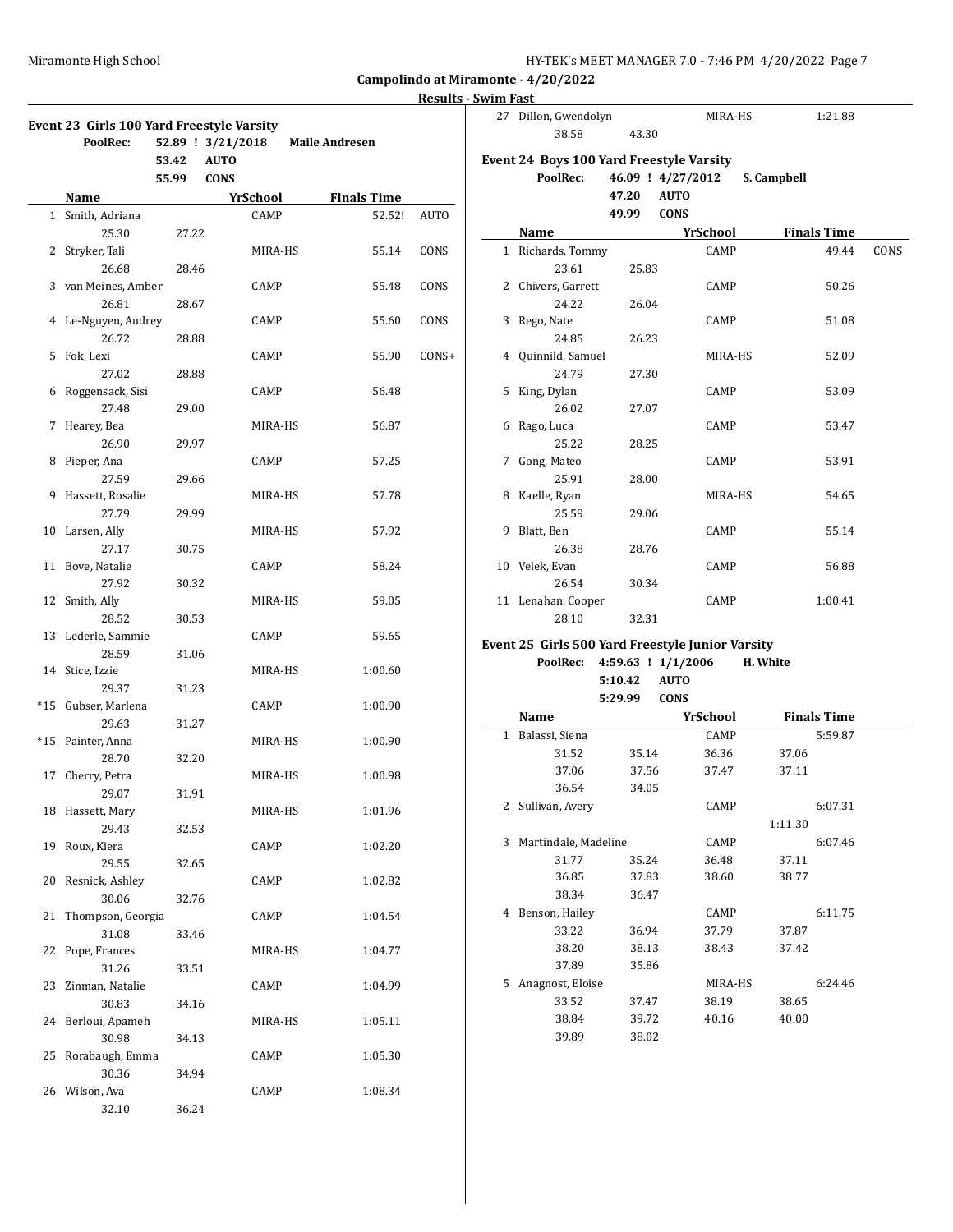**Results - Swim Fast**

| Event 26 Boys 500 Yard Freestyle Junior Varsity<br>$4:39.77$ ! $1/1/2004$<br>PoolRec: |       |             |       |                    |
|---------------------------------------------------------------------------------------|-------|-------------|-------|--------------------|
| Name                                                                                  |       | YrSchool    |       | <b>Finals Time</b> |
| Arnold, Beckham                                                                       |       | <b>CAMP</b> |       | 6:08.82            |
| 30.68                                                                                 | 35.81 | 37.87       | 38.05 |                    |
| 39.18                                                                                 | 37.68 | 1:17.13     | 37.23 |                    |
| 35.19                                                                                 |       |             |       |                    |

#### **Event 27 Girls 500 Yard Freestyle Varsity**

|   | PoolRec:          | $4:59.63$ ! $1/1/2006$ |             | H. White |                    |      |
|---|-------------------|------------------------|-------------|----------|--------------------|------|
|   |                   | 5:10.42                | <b>AUTO</b> |          |                    |      |
|   |                   | 5:29.99                | <b>CONS</b> |          |                    |      |
|   | Name              |                        | YrSchool    |          | <b>Finals Time</b> |      |
| 1 | Blackwell, Maddie |                        | CAMP        |          | 5:29.53            | CONS |
| 2 | Indrisano, Ariel  |                        | CAMP        |          | 5:36.05            |      |
|   | 30.93             | 34.05                  | 34.15       | 34.13    |                    |      |
|   | 34.40             | 34.41                  | 34.40       | 33.85    |                    |      |
|   | 33.44             | 32.29                  |             |          |                    |      |
| 3 | Joyce, Delaney    |                        | CAMP        |          | 5:39.97            |      |
| 4 | Lederle, Sophie   |                        | CAMP        |          | 5:40.82            |      |
|   | 31.37             | 34.08                  | 34.47       | 34.67    |                    |      |
|   | 34.72             | 34.51                  | 34.53       | 34.70    |                    |      |
|   | 35.11             | 32.66                  |             |          |                    |      |
| 5 | Sagara, Alison    |                        | MIRA-HS     |          | 5:46.69            |      |
|   | 31.77             | 34.90                  | 35.05       | 34.58    |                    |      |
|   | 35.75             | 36.12                  | 34.92       | 34.62    |                    |      |
|   | 34.84             | 34.14                  |             |          |                    |      |
| 6 | Berkman, Lucy     |                        | MIRA-HS     |          | 5:47.01            |      |
|   | 32.06             | 34.43                  | 35.36       | 35.55    |                    |      |
|   | 35.32             | 36.09                  | 35.11       | 35.44    |                    |      |
|   | 35.14             | 32.51                  |             |          |                    |      |

#### **Event 28 Boys 500 Yard Freestyle Varsity**

|   | PoolRec:         | 4:39.77 ! 1/1/2004 |             | S.Lathrope         |      |
|---|------------------|--------------------|-------------|--------------------|------|
|   |                  | 4:40.09            | <b>AUTO</b> |                    |      |
|   |                  | 5:06.99            | <b>CONS</b> |                    |      |
|   | Name             |                    | YrSchool    | <b>Finals Time</b> |      |
| 1 | Hoffman, Zachary |                    | MIRA-HS     | 5:03.21            | CONS |
|   | 27.62            | 30.71              | 31.67       | 31.53              |      |
|   | 31.46            | 31.35              | 31.42       | 31.26              |      |
|   | 29.02            | 27.17              |             |                    |      |
| 2 | Ohare, Hayden    |                    | CAMP        | 5:04.28            | CONS |
|   | 26.90            | 31.28              | 31.51       | 31.71              |      |
|   | 31.78            | 30.96              | 30.91       | 30.99              |      |
|   | 29.99            | 28.25              |             |                    |      |
| 3 | Chu, Michael     |                    | CAMP        | 5:07.99            |      |
|   | 27.14            | 30.40              | 31.24       | 31.49              |      |
|   | 32.32            | 32.48              | 31.76       | 32.10              |      |
|   | 28.82            | 30.24              |             |                    |      |
| 4 | Colpo, Thomas    |                    | <b>CAMP</b> | 5:17.37            |      |
|   | 28.26            | 30.87              | 31.43       | 32.18              |      |
|   | 32.08            | 32.25              | 32.78       | 32.73              |      |
|   | 32.98            | 31.81              |             |                    |      |
|   |                  |                    |             |                    |      |

| 5. | Petty, Matteo  |       | MIRA-HS | 5:27.47 |
|----|----------------|-------|---------|---------|
|    | 27.84          | 31.41 | 32.69   | 34.12   |
|    | 33.18          | 33.67 | 34.00   | 33.89   |
|    | 33.91          | 32.76 |         |         |
| 6  | Stice, Patrick |       | MIRA-HS | 5:44.77 |
|    | 28.85          | 31.63 | 35.17   | 35.84   |
|    | 35.39          | 36.62 | 36.08   | 35.61   |
|    | 36.29          | 33.29 |         |         |

## **Event 29 Girls 200 Yard Freestyle Relay Junior Varsity**

#### **PoolRec: 1:40.10 ! 4/30/2010 Campolindo High School**

**R. Cleak, M. Bicomong, A. Ward, D. Holt 1:40.70 AUTO 1:51.99 CONS**

|   | Team                   |       | Relay               | <b>Finals Time</b>      |      |  |
|---|------------------------|-------|---------------------|-------------------------|------|--|
|   | 1 CAMP                 |       | A                   | 1:49.62                 | CONS |  |
|   | 1) Lim, Mina           |       | 2) Stratford, Bella |                         |      |  |
|   | 3) Frazier, Sammy      |       |                     | 4) Hollyfield, Kendall  |      |  |
|   | 27.51                  | 27.47 | 27.69               | 26.95                   |      |  |
| 2 | MIRA-HS                |       | A                   | 1:51.22                 | CONS |  |
|   | 1) Nakamura, Paige     |       | 2) Coate, Alden     |                         |      |  |
|   | 3) Kang, Audrina       |       |                     | 4) Rebmann, Magnolia    |      |  |
|   | 29.23                  | 27.45 | 27.50               | 27.04                   |      |  |
| 3 | <b>CAMP</b>            |       | B                   | 1:52.43                 |      |  |
|   | 1) Schwartz, Maya      |       | 2) Castro, Allie    |                         |      |  |
|   | 3) Frazier, Nikki      |       |                     | 4) Martindale, Madeline |      |  |
|   | 28.54                  | 33.84 | 21.58               | 28.47                   |      |  |
| 4 | MIRA-HS                |       | B                   | 1:55.49                 |      |  |
|   | 1) Anagnost, Eloise    |       | 2) Ahmady, Stella   |                         |      |  |
|   | 3) Ta, Ashley          |       | 4) Oneill, Faye     |                         |      |  |
|   | 29.55                  | 37.45 | 20.32               | 28.17                   |      |  |
| 5 | CAMP                   |       | $\mathsf{C}$        | 1:55.57                 |      |  |
|   | 1) Jia, Marilyn        |       | 2) McCarthy, Vivi   |                         |      |  |
|   | 3) Damon-Espinas, Rain |       | 4) Balassi, Siena   |                         |      |  |
|   | 32.13                  | 26.39 | 28.90               | 28.15                   |      |  |
| 6 | CAMP                   |       | D                   | 1:59.60                 |      |  |
|   | 1) Benson, Hailey      |       | 2) Ra, Amelia       |                         |      |  |
|   | 3) Krozek, Hazel       |       |                     | 4) Thompson, Meta       |      |  |
|   | 29.12                  | 29.27 | 31.28               | 29.93                   |      |  |
| 7 | CAMP                   |       | E                   | 2:12.76                 |      |  |
|   | 1) Markey, Fiona       |       |                     | 2) Thompson, Olivia     |      |  |
|   | 3) Awad, Alexis        |       |                     | 4) Gregory, Harriet     |      |  |
|   | 31.77                  | 29.17 | 46.46               | 25.36                   |      |  |

#### **Event 30 Boys 200 Yard Freestyle Relay Junior Varsity PoolRec: 1:28.32 ! 1/1/2004 Miramonte High School**

**J. Unruh, M. Sharf, K. Peterson, K. Kao**

| 1:30.61 | <b>AUTO</b> |
|---------|-------------|

 $\overline{a}$ 

|   | 1:38.99             | CONS  |                   |       |                    |         |
|---|---------------------|-------|-------------------|-------|--------------------|---------|
|   | <b>Team</b>         |       | Relay             |       | <b>Finals Time</b> |         |
|   | MIRA-HS             |       | A                 |       | 1:37.26            | CONS    |
|   | 1) Stern, Cooper    |       | 2) Tunney, Griff  |       |                    |         |
|   | 3) Ramirez, Daniel  |       | 4) Behles, Jack   |       |                    |         |
|   | 25.19               | 24.08 | 24.51             | 23.48 |                    |         |
| 2 | <b>CAMP</b>         |       | А                 |       | 1:37.41            | $CONS+$ |
|   | 1) Zhang, Bruce     |       | 2) Spillane, Sean |       |                    |         |
|   | 3) Montero, Joaquin |       | 4) Thompson, Jack |       |                    |         |
|   | 24.98               | 23.92 | 24.48             | 24.03 |                    |         |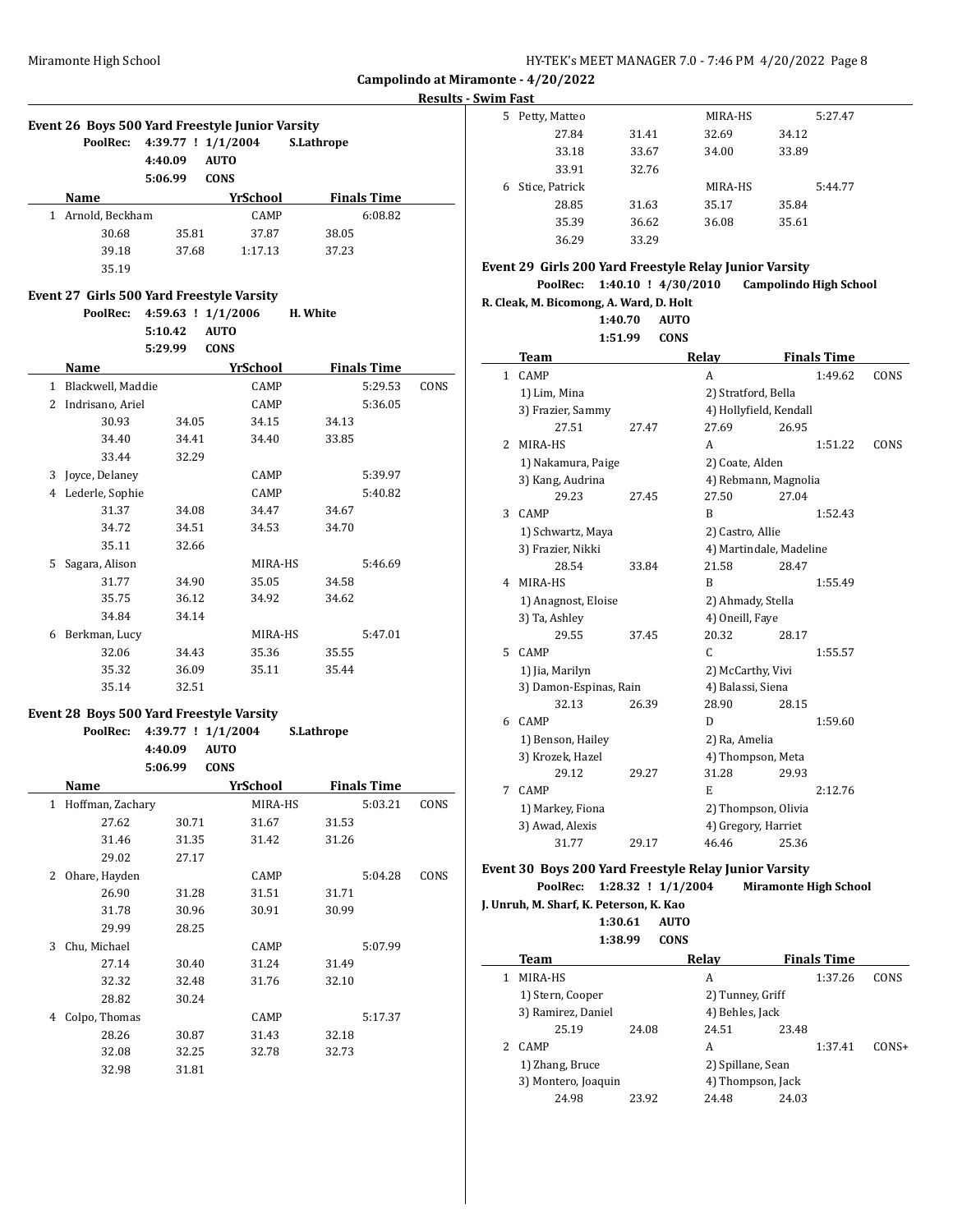#### **Swim Fa**

|   | Team                                            |         | Relay Relay             |                              | <b>Finals Time</b> |      |
|---|-------------------------------------------------|---------|-------------------------|------------------------------|--------------------|------|
| 3 | CAMP                                            |         | B                       |                              | 1:46.18            |      |
|   | 1) Vattuone, Dante                              |         |                         | 2) Campbell, Fraser          |                    |      |
|   | 3) Cattell, Thatcher                            |         |                         | 4) Park, Eugene              |                    |      |
|   | 27.06                                           | 27.32   | 26.01                   | 25.79                        |                    |      |
| 4 | CAMP                                            |         | C                       |                              | 1:48.33            |      |
|   | 1) Tzorbatzakis, Niko                           |         |                         | 2) Mak, Mason                |                    |      |
|   | 3) Arnold, Beckham                              |         |                         | 4) Sheehan, Max              |                    |      |
|   | 25.83                                           | 27.95   |                         |                              |                    |      |
| 5 |                                                 |         | 26.68<br>B              | 27.87                        |                    |      |
|   | MIRA-HS                                         |         |                         |                              | 1:53.63            |      |
|   | 1) Battersby, Alex                              |         |                         | 2) Loughran, Ryan            |                    |      |
|   | 3) Brar, Ethan                                  |         |                         | 4) Rundel, Kyle              |                    |      |
|   | 26.75                                           | 29.76   | 28.37                   | 28.75                        |                    |      |
|   | Event 31 Girls 200 Yard Freestyle Relay Varsity |         |                         |                              |                    |      |
|   | PoolRec:                                        |         | $1:40.07$ ! $4/14/2017$ | Las Lomas High School        |                    |      |
|   | P Bouzos, A Johnson, M McIntire, R Wheaton      |         |                         |                              |                    |      |
|   |                                                 | 1:40.70 | <b>AUTO</b>             |                              |                    |      |
|   |                                                 | 1:51.99 | <b>CONS</b>             |                              |                    |      |
|   | Team                                            |         | Relay                   |                              | <b>Finals Time</b> |      |
| 1 | CAMP                                            |         | A                       |                              | 1:41.27            | CONS |
|   |                                                 |         |                         |                              |                    |      |
|   | 1) Blackwell, Maddie<br>3) van Meines, Amber    |         |                         | 2) Hawkins, Maggie           |                    |      |
|   |                                                 |         |                         | 4) Pieper, Ana               |                    |      |
|   | 24.80                                           | 25.67   | 24.83                   | 25.97                        |                    |      |
| 2 | MIRA-HS                                         |         | A                       |                              | 1:43.70            | CONS |
|   | 1) McAninch, Meghan                             |         |                         | 2) Stryker, Tali             |                    |      |
|   | 3) Dulski, Ella                                 |         |                         | 4) Murphy, Shannon           |                    |      |
|   | 25.73                                           | 24.78   | 26.88                   | 26.31                        |                    |      |
| 3 | CAMP                                            |         | B                       |                              | 1:46.88            | CONS |
|   | 1) Healy, Lauren                                |         |                         | 2) Roggensack, Sisi          |                    |      |
|   | 3) Baker, Clare                                 |         |                         | 4) Rorabaugh, Emma           |                    |      |
|   | 27.07                                           | 27.88   | 26.29                   | 25.64                        |                    |      |
|   | 4 MIRA-HS                                       |         | B                       |                              | 1:47.52            | CONS |
|   | 1) Hassett, Rosalie                             |         |                         | 2) Lucas, Lindsey            |                    |      |
|   | 3) Cherry, Petra                                |         |                         | 4) Cohen, Cece               |                    |      |
|   | 26.97                                           | 25.91   | 28.48                   | 26.16                        |                    |      |
| 5 | MIRA-HS                                         |         | C.                      |                              | 1:48.50            | CONS |
|   | 1) Hearey, Bea                                  |         |                         | 2) Larsen, Ally              |                    |      |
|   | 3) Rohr, Emma                                   |         |                         | 4) Smith, Ally               |                    |      |
|   | 26.31                                           | 26.98   | 28.53                   | 26.68                        |                    |      |
| 6 | CAMP                                            |         | C                       |                              | 1:55.17            |      |
|   | 1) Wilson, Ava                                  |         |                         | 2) Thompson, Georgia         |                    |      |
|   | 3) Roux, Kiera                                  |         |                         | 4) Charlton, Sophia          |                    |      |
|   | 29.50                                           | 29.78   | 28.91                   | 26.98                        |                    |      |
|   |                                                 |         |                         |                              |                    |      |
|   | Event 32 Boys 200 Yard Freestyle Relay Varsity  |         |                         |                              |                    |      |
|   | PoolRec:                                        |         | $1:28.32$ ! $1/1/2004$  | <b>Miramonte High School</b> |                    |      |
|   | J. Unruh, M. Sharf, K. Peterson, K. Kao         |         |                         |                              |                    |      |
|   |                                                 | 1:30.61 | <b>AUTO</b>             |                              |                    |      |
|   |                                                 | 1:38.99 | <b>CONS</b>             |                              |                    |      |
|   | <b>Team</b>                                     |         | Relay                   |                              | <b>Finals Time</b> |      |
| 1 | CAMP                                            |         | A                       |                              | 1:29.64            | AUTO |
|   | 1) Yavuzer-Judd, Theoden                        |         |                         | 2) Temkin, West              |                    |      |
|   | 3) Rego, Nate                                   |         |                         | 4) Younger, Owen             |                    |      |
|   |                                                 |         |                         |                              |                    |      |
|   | 21.99                                           | 22.52   | 22.42                   | 22.71                        |                    |      |

|    | n Fast                 |       |                     |       |         |      |
|----|------------------------|-------|---------------------|-------|---------|------|
| 2  | MIRA-HS                |       | A                   |       | 1:35.63 | CONS |
|    | 1) Stice, Patrick      |       | 2) Quinnild, Samuel |       |         |      |
|    | 3) Gunn, Logan         |       | 4) Cole, Justin     |       |         |      |
|    | 24.14                  | 23.30 | 24.11               | 24.08 |         |      |
| 3  | <b>CAMP</b>            |       | R                   |       | 1:37.13 | CONS |
|    | 1) Roesch, Grant       |       | 2) Venable, Harley  |       |         |      |
|    | 3) King, Dylan         |       | 4) Blatt, Ben       |       |         |      |
|    | 23.63                  | 23.87 | 25.09               | 24.54 |         |      |
| 4  | MIRA-HS                |       | B                   |       | 1:40.59 |      |
|    | 1) Kurtz, Grant        |       | 2) Washburn, Loron  |       |         |      |
|    | 3) Quinnild, Thomas    |       | 4) Lenk, Chase      |       |         |      |
|    | 25.19                  | 24.97 | 25.48               | 24.95 |         |      |
| 5. | MIRA-HS                |       | C                   |       | 1:42.65 |      |
|    | 1) Devlin, Christopher |       | 2) Lenk, Tyler      |       |         |      |
|    | 3) Washburn, Lucas     |       | 4) Stryker, Will    |       |         |      |
|    | 26.43                  | 24.65 | 26.16               | 25.41 |         |      |
|    |                        |       |                     |       |         |      |

## **Event 33 Girls 100 Yard Backstroke Junior Varsity**

| PoolRec: |       | 57.36 ! 3/1/2017 | Sophia Kosturos |
|----------|-------|------------------|-----------------|
|          | 58.27 | AUTO             |                 |

**1:02.99 CONS**

|   | Name               |       | YrSchool    | <b>Finals Time</b> |
|---|--------------------|-------|-------------|--------------------|
|   | 1 Mendiola, Jewel  |       | CAMP        | 1:03.91            |
|   | 31.34              | 32.57 |             |                    |
|   | 2 Flynn, Haley     |       | CAMP        | 1:07.20            |
|   | 32.85              | 34.35 |             |                    |
|   | 3 Frazier, Sammy   |       | CAMP        | 1:08.96            |
|   | 33.74              | 35.22 |             |                    |
|   | 4 Gafni, Grace     |       | CAMP        | 1:09.99            |
|   | 34.32              | 35.67 |             |                    |
|   | 5 Stratford, Bella |       | CAMP        | 1:10.04            |
|   | 32.86              | 37.18 |             |                    |
| 6 | Jia, Marilyn       |       | CAMP        | 1:11.48            |
|   | 33.86              | 37.62 |             |                    |
| 7 | Chong, Megan       |       | MIRA-HS     | 1:12.62            |
|   | 34.80              | 37.82 |             |                    |
|   | 8 Schwartz, Maya   |       | CAMP        | 1:12.91            |
|   | 35.28              | 37.63 |             |                    |
|   | 9 Spence, Charlee  |       | MIRA-HS     | 1:16.94            |
|   | 37.58              | 39.36 |             |                    |
|   | 10 Mercer, Claire  |       | MIRA-HS     | 1:17.46            |
|   | 37.38              | 40.08 |             |                    |
|   | 11 Kim, Eliani     |       | MIRA-HS     | 1:25.07            |
|   | 1:26.76            |       |             |                    |
|   | 12 Chen, Anna      |       | <b>CAMP</b> | 1:38.58            |
|   | 45.52              | 53.06 |             |                    |

#### **Event 34 Boys 100 Yard Backstroke Junior Varsity**

**PoolRec: 51.12 ! 4/27/2012 S. Campbell 53.62 AUTO 57.99 CONS**

| Name                     |       | YrSchool | <b>Finals Time</b> |  |  |
|--------------------------|-------|----------|--------------------|--|--|
| Seo, Chris               |       | CAMP     | 1:02.74            |  |  |
| 30.09                    | 32.65 |          |                    |  |  |
| 2 Mak, Mason             |       | CAMP     | 1:07.90            |  |  |
| 33.29                    | 34.61 |          |                    |  |  |
| 3 Brucker-Platt, Charlie |       | MIRA-HS  | 1:09.38            |  |  |
| 33.37                    | 36.01 |          |                    |  |  |
|                          |       |          |                    |  |  |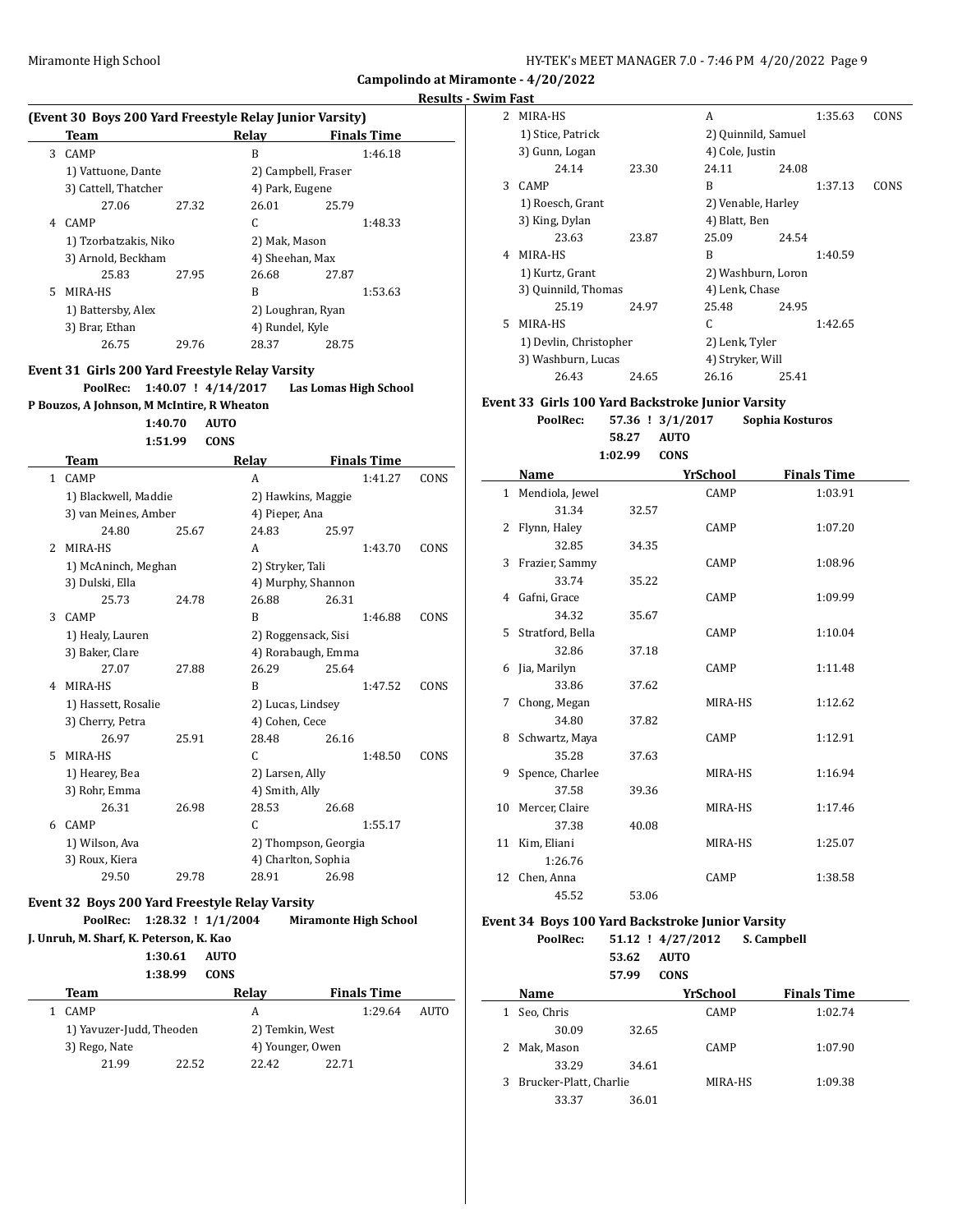| HY-TEK's MEET MANAGER 7.0 - 7:46 PM 4/20/2022 Page 10 |  |  |  |
|-------------------------------------------------------|--|--|--|
|-------------------------------------------------------|--|--|--|

**Results - Swim Fast**

 $\overline{\phantom{a}}$ 

 $\overline{\phantom{a}}$ 

|              |                                                    |                   |             |                 |                    | ncəuna |
|--------------|----------------------------------------------------|-------------------|-------------|-----------------|--------------------|--------|
|              | (Event 34 Boys 100 Yard Backstroke Junior Varsity) |                   |             | YrSchool        | <b>Finals Time</b> |        |
|              | Name                                               |                   |             |                 |                    |        |
|              | 4 Rohr, Jack                                       |                   |             | 0 MIRA-HS       | 1:28.14            |        |
|              | 40.96                                              | 47.18             |             |                 |                    |        |
|              | Event 35 Girls 100 Yard Backstroke Varsity         |                   |             |                 |                    |        |
|              | PoolRec:                                           | 57.36 ! 3/1/2017  |             |                 | Sophia Kosturos    |        |
|              |                                                    | 58.27             | <b>AUTO</b> |                 |                    |        |
|              |                                                    | 1:02.99           | <b>CONS</b> |                 |                    |        |
|              | Name                                               |                   |             | <u>YrSchool</u> | <b>Finals Time</b> |        |
|              | 1 Smith, Adriana                                   |                   |             | CAMP            | 56.28!             | AUTO   |
|              | 27.37                                              | 28.91             |             |                 |                    |        |
|              | 2 Barck, Emilia                                    |                   |             | CAMP            | 58.19              | AUTO+  |
|              | 28.50                                              | 29.69             |             |                 |                    |        |
|              | 3 van Meines, Amber                                |                   |             | CAMP            | 1:02.36            | CONS   |
|              | 30.39                                              | 31.97             |             |                 |                    |        |
|              | 4 Clark, Grace                                     |                   |             | MIRA-HS         | 1:04.11            |        |
|              | 30.96                                              | 33.15             |             |                 |                    |        |
|              | 5 Hassett, Rosalie                                 |                   |             | MIRA-HS         | 1:06.01            |        |
|              | 32.12                                              | 33.89             |             |                 |                    |        |
| 6            | Innis, Dania                                       |                   |             | MIRA-HS         | 1:06.13            |        |
|              | 32.01                                              | 34.12             |             |                 |                    |        |
|              | 7 Bove, Natalie                                    |                   |             | CAMP            | 1:06.47            |        |
|              | 32.08                                              | 34.39             |             |                 |                    |        |
| 8            | Murphy, Shannon                                    |                   |             | MIRA-HS         | 1:07.48            |        |
|              | 32.41                                              | 35.07             |             |                 |                    |        |
| 9            | Stambaugh, Regan                                   |                   |             | CAMP            | 1:08.71            |        |
|              | 33.54                                              | 35.17             |             |                 |                    |        |
|              | 10 Lederle, Sammie                                 |                   |             | CAMP            | 1:08.87            |        |
|              | 34.25                                              | 34.62             |             |                 |                    |        |
|              | 11 Petty, Zoe                                      |                   |             | MIRA-HS         | 1:09.21            |        |
|              | 34.12                                              | 35.09             |             |                 |                    |        |
| 12           | Cohen, Cece                                        |                   |             | MIRA-HS         | 1:10.55            |        |
|              | 1:10.41                                            | 0.14              |             |                 |                    |        |
| 13           | Rohr, Emma                                         |                   |             | MIRA-HS         | 1:10.80            |        |
|              | 34.03                                              | 36.77             |             |                 |                    |        |
|              | 14 Sinha, Kate                                     |                   |             | MIRA-HS         | 1:15.82            |        |
|              | 37.91                                              | 37.91             |             |                 |                    |        |
|              |                                                    |                   |             |                 |                    |        |
|              | Event 36 Boys 100 Yard Backstroke Varsity          |                   |             |                 | S. Campbell        |        |
|              | PoolRec:                                           | 51.12 ! 4/27/2012 |             |                 |                    |        |
|              |                                                    | 53.62             | <b>AUTO</b> |                 |                    |        |
|              |                                                    | 57.99             | <b>CONS</b> |                 |                    |        |
|              | Name                                               |                   |             | YrSchool        | <b>Finals Time</b> |        |
| $\mathbf{1}$ | Sherwood, Dax                                      |                   |             | MIRA-HS         | 55.50              | CONS   |
|              | 26.72                                              | 28.78             |             |                 |                    |        |
|              | 2 Chivers, Garrett                                 |                   |             | CAMP            | 55.96              | CONS   |
|              | 27.27                                              | 28.69             |             |                 |                    |        |
| 3            | Temkin, West                                       |                   |             | CAMP            | 58.59              |        |
|              | 28.21                                              | 30.38             |             |                 |                    |        |
| 4            | Lenk, Tyler                                        |                   |             | MIRA-HS         | 59.47              |        |
|              | 29.04                                              | 30.43             |             |                 |                    |        |
| 5            | Younger, Owen                                      |                   |             | CAMP            | 1:00.03            |        |
|              | 28.93                                              | 31.10             |             |                 |                    |        |

6 Washburn, Lucas MIRA-HS 1:01.84

7 Lenk, Chase MIRA-HS 1:05.97

29.88 31.96

32.05 33.92

| Event 37 Girls 100 Yard Breaststroke Junior Varsity |                     |         |                        |                                 |  |  |  |
|-----------------------------------------------------|---------------------|---------|------------------------|---------------------------------|--|--|--|
|                                                     | PoolRec:            |         | $1:03.64$ ! $4/8/2015$ | <b>Marie-Claire Schillinger</b> |  |  |  |
|                                                     |                     | 1:07.01 | <b>AUTO</b>            |                                 |  |  |  |
|                                                     |                     | 1:11.99 | <b>CONS</b>            |                                 |  |  |  |
|                                                     | Name                |         | YrSchool               | <b>Finals Time</b>              |  |  |  |
|                                                     | 1 Koplan, Gwen      |         | CAMP                   | 1:16.01                         |  |  |  |
|                                                     | 35.26               | 40.75   |                        |                                 |  |  |  |
|                                                     | 2 Lim, Mina         |         | CAMP                   | 1:16.53                         |  |  |  |
|                                                     | 37.27               | 39.26   |                        |                                 |  |  |  |
|                                                     | 3 Bottene, Eliana   |         | MIRA-HS                | 1:17.87                         |  |  |  |
|                                                     | 35.30               | 42.57   |                        |                                 |  |  |  |
|                                                     | 4 Frazier, Nikki    |         | CAMP                   | 1:20.73                         |  |  |  |
|                                                     | 38.83               | 41.90   |                        |                                 |  |  |  |
|                                                     | 5 Wilson, Tessa     |         | CAMP                   | 1:21.50                         |  |  |  |
|                                                     | 37.58               | 43.92   |                        |                                 |  |  |  |
| 6                                                   | Nakamura, Paige     |         | MIRA-HS                | 1:24.04                         |  |  |  |
|                                                     | 39.56               | 44.48   |                        |                                 |  |  |  |
| 7                                                   | Harnett, Josie      |         | MIRA-HS                | 1:24.97                         |  |  |  |
|                                                     | 40.10               | 44.87   |                        |                                 |  |  |  |
|                                                     | 8 Coate, Alden      |         | MIRA-HS                | 1:26.70                         |  |  |  |
|                                                     | 40.88               | 45.82   |                        |                                 |  |  |  |
| 9                                                   | Wilson, Ava         |         | CAMP                   | 1:27.86                         |  |  |  |
|                                                     | 41.69               | 46.17   |                        |                                 |  |  |  |
| 10                                                  | Thompson, Meta      |         | CAMP                   | 1:29.13                         |  |  |  |
|                                                     | 42.07               | 47.06   |                        |                                 |  |  |  |
|                                                     | 11 Hee, Jackie      |         | MIRA-HS                | 1:31.04                         |  |  |  |
|                                                     | 43.73               | 47.31   |                        |                                 |  |  |  |
| 12                                                  | Berloui, Mandana    |         | MIRA-HS                | 1:31.56                         |  |  |  |
|                                                     | 42.45               | 49.11   |                        |                                 |  |  |  |
| 13                                                  | Bradley, Michelle   |         | MIRA-HS                | 1:33.45                         |  |  |  |
|                                                     | 44.00               | 49.45   |                        |                                 |  |  |  |
|                                                     | 14 Kalpakjian, Ella |         | CAMP                   | 1:36.05                         |  |  |  |
|                                                     | 45.21               | 50.84   |                        |                                 |  |  |  |
| 15                                                  | Shipman, Katelyn    |         | CAMP                   | 1:40.02                         |  |  |  |
|                                                     | 46.80               | 53.22   |                        |                                 |  |  |  |

## **Event 38 Boys 100 Yard Breaststroke Junior Varsity**

**PoolRec: 58.34 ! 4/27/2012 S. Stumph 58.77 AUTO**

**1:02.99 CONS**

|              | Name              |       | YrSchool    | <b>Finals Time</b> |
|--------------|-------------------|-------|-------------|--------------------|
| $\mathbf{1}$ | Taylor, Ethan     |       | CAMP        | 1:09.10            |
|              | 31.99             | 37.11 |             |                    |
| 2            | Park, Eugene      |       | CAMP        | 1:15.03            |
|              | 34.95             | 40.08 |             |                    |
| 3            | Weinreich, Joseph |       | MIRA-HS     | 1:15.12            |
|              | 35.35             | 39.77 |             |                    |
| 4            | Felson, Dylan     |       | <b>CAMP</b> | 1:15.82            |
|              | 35.41             | 40.41 |             |                    |
| 5.           | Kim, Sean         |       | CAMP        | 1:17.62            |
|              | 36.26             | 41.36 |             |                    |
| 6            | Brar, Ethan       |       | MIRA-HS     | 1:20.47            |
|              | 37.86             | 42.61 |             |                    |
| 7            | Lucas, Ben        |       | MIRA-HS     | 1:21.97            |
|              | 39.11             | 42.86 |             |                    |
| 8            | Loughran, Ryan    |       | MIRA-HS     | 1:22.54            |
|              | 40.00             | 42.54 |             |                    |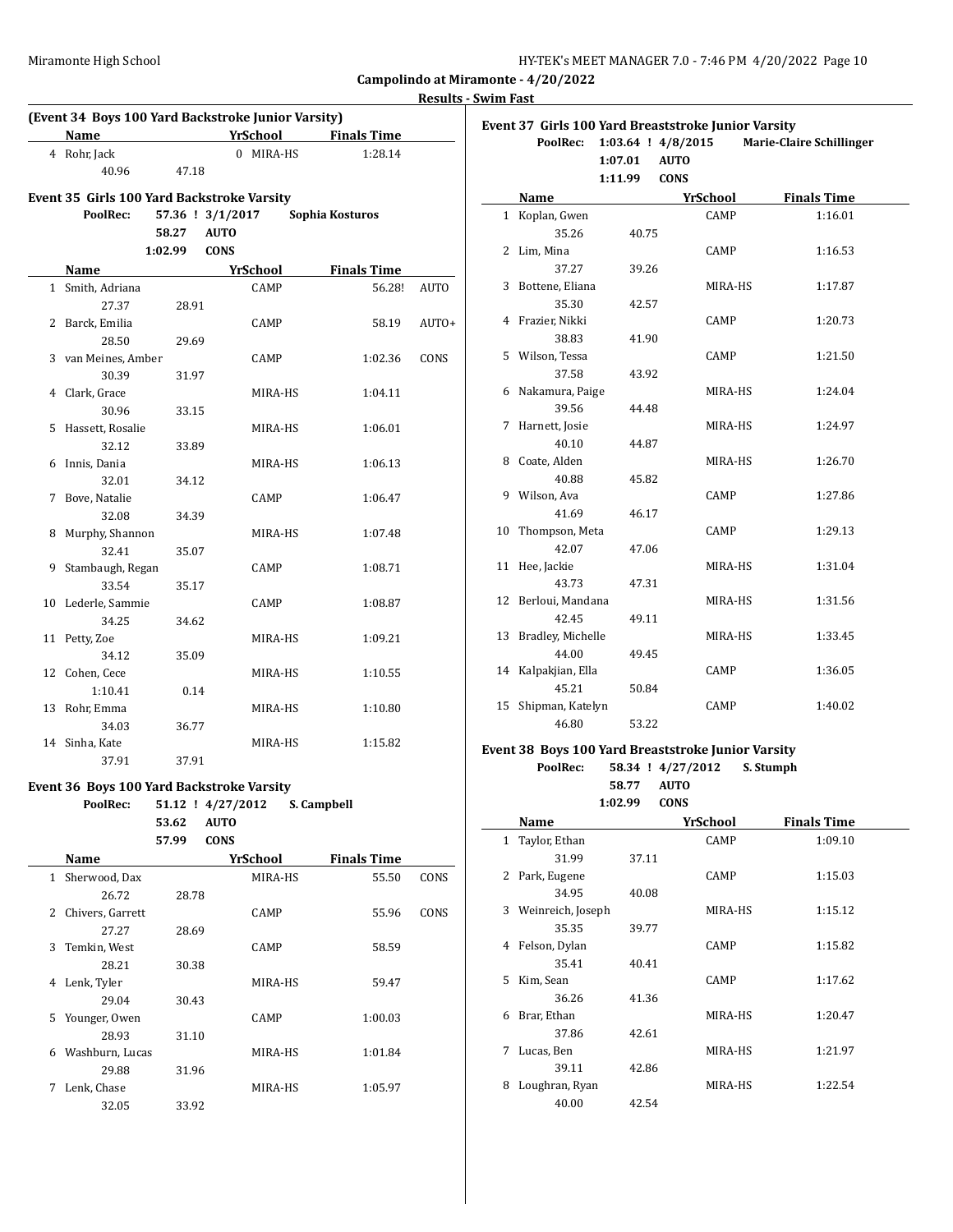| HY-TEK's MEET MANAGER 7.0 - 7:46 PM 4/20/2022 Page 11 |  |
|-------------------------------------------------------|--|
|-------------------------------------------------------|--|

**Results - Swim Fast**

 $\overline{\phantom{a}}$ 

| (Event 38 Boys 100 Yard Breaststroke Junior Varsity) |                    |       |          |             |                    |  |  |  |
|------------------------------------------------------|--------------------|-------|----------|-------------|--------------------|--|--|--|
|                                                      | <b>Name</b>        |       | YrSchool |             | <b>Finals Time</b> |  |  |  |
| 9                                                    | Rundel, Kyle       |       |          | MIRA-HS     | 1:22.89            |  |  |  |
|                                                      | 39.27              | 43.62 |          |             |                    |  |  |  |
| 10                                                   | Meezan, Gabe       |       |          | MIRA-HS     | 1:24.85            |  |  |  |
|                                                      | 39.93              | 44.92 |          |             |                    |  |  |  |
| 11                                                   | Rohr, Jack         |       | $\Omega$ | MIRA-HS     | 1:29.29            |  |  |  |
|                                                      | 42.84              | 46.45 |          |             |                    |  |  |  |
|                                                      | 12 Wexelman, Shane |       |          | <b>CAMP</b> | 1:34.00            |  |  |  |
|                                                      | 43.99              | 50.01 |          |             |                    |  |  |  |

## **Event 39 Girls 100 Yard Breaststroke Varsity**

|   | PoolRec:          |         | $1:03.64$ ! $4/8/2015$  | <b>Marie-Claire Schillinger</b> |         |
|---|-------------------|---------|-------------------------|---------------------------------|---------|
|   |                   | 1:07.01 | <b>AUTO</b>             |                                 |         |
|   | Name              | 1:11.99 | <b>CONS</b><br>YrSchool | <b>Finals Time</b>              |         |
|   |                   |         |                         |                                 |         |
| 1 | Hawkins, Maggie   |         | CAMP                    | 1:10.41                         | $CONS+$ |
|   | 33.93             | 36.48   |                         |                                 |         |
| 2 | Lucas, Lindsey    |         | MIRA-HS                 | 1:10.66                         | CONS    |
|   | 33.68             | 36.98   |                         |                                 |         |
| 3 | Shane, Emma       |         | CAMP                    | 1:13.38                         |         |
|   | 34.55             | 38.83   |                         |                                 |         |
| 4 | Park, Madeline    |         | MIRA-HS                 | 1:14.03                         |         |
|   | 35.32             | 38.71   |                         |                                 |         |
| 5 | Roggensack, Clara |         | CAMP                    | 1:17.02                         |         |
|   | 36.80             | 40.22   |                         |                                 |         |
| 6 | Dendinger, Anna   |         | CAMP                    | 1:19.77                         |         |
|   | 38.27             | 41.50   |                         |                                 |         |
| 7 | Lurie, Ally       |         | MIRA-HS                 | 1:20.03                         |         |
|   | 37.60             | 42.43   |                         |                                 |         |
| 8 | Pope, Frances     |         | MIRA-HS                 | 1:20.74                         |         |
|   | 38.33             | 42.41   |                         |                                 |         |

#### **Event 40 Boys 100 Yard Breaststroke Varsity**

**PoolRec: 58.34 ! 4/27/2012 S. Stumph 58.77 AUTO 1:02.99 CONS Name** *YrSchool* **<b>Finals Time**<br>Levy Nate CAMP 1.00.07

|   | 1 Levy, Nate            |       | CAMP    | 1:00.07 | CONS |
|---|-------------------------|-------|---------|---------|------|
|   | 28.15                   | 31.92 |         |         |      |
|   | 2 Yavuzer-Judd, Theoden |       | CAMP    | 1:01.59 | CONS |
|   | 28.91                   | 32.68 |         |         |      |
| 3 | Ohare, Hayden           |       | CAMP    | 1:06.20 |      |
|   | 30.80                   | 35.40 |         |         |      |
| 4 | Smith, Parker           |       | CAMP    | 1:06.96 |      |
|   | 31.95                   | 35.01 |         |         |      |
| 5 | Washburn, Loron         |       | MIRA-HS | 1:07.05 |      |
|   | 31.62                   | 35.43 |         |         |      |
| 6 | Lewis, Luke             |       | MIRA-HS | 1:09.38 |      |
|   | 31.50                   | 37.88 |         |         |      |
| 7 | Velek, Evan             |       | CAMP    | 1:09.45 |      |
|   | 32.42                   | 37.03 |         |         |      |
| 8 | Cole, Justin            |       | MIRA-HS | 1:09.50 |      |
|   | 31.82                   | 37.68 |         |         |      |
| 9 | Devlin, Christopher     |       | MIRA-HS | 1:11.03 |      |
|   | 33.25                   | 37.78 |         |         |      |

|              |                         | 3:42.77<br>4:09.99 | <b>AUTO</b><br><b>CONS</b> |                    |                        |                    |      |
|--------------|-------------------------|--------------------|----------------------------|--------------------|------------------------|--------------------|------|
|              | Team                    |                    |                            | Relay              |                        | <b>Finals Time</b> |      |
| $\mathbf{1}$ | CAMP                    |                    |                            | B                  |                        | 4:02.27            | CONS |
|              | 1) Lim, Mina            |                    |                            | 2) Sullivan, Avery |                        |                    |      |
|              | 3) Menard, London       |                    |                            |                    | 4) Mendiola, Jewel     |                    |      |
|              | 28.70                   | 59.70              |                            | 29.34              | 1:01.57                |                    |      |
|              | 29.44                   | 1:02.00            |                            | 27.13              | 59.00                  |                    |      |
| $\mathbf{2}$ | MIRA-HS                 |                    |                            | A                  |                        | 4:07.99            | CONS |
|              | 1) Williams, Ashley     |                    |                            |                    | 2) Bottene, Eliana     |                    |      |
|              | 3) Rivera-Gu, Abby      |                    |                            | 4) Ahmed, Nilab    |                        |                    |      |
|              | 29.51                   | 1:00.73            |                            | 30.09              | 1:04.98                |                    |      |
|              | 27.16                   | 56.83              |                            | 30.27              | 1:05.45                |                    |      |
|              | 3 CAMP                  |                    |                            | A                  |                        | 4:08.31            | CONS |
|              | 1) Castro, Allie        |                    |                            | 2) Koplan, Gwen    |                        |                    |      |
|              | 3) Frazier, Sammy       |                    |                            | 4) Frazier, Nikki  |                        |                    |      |
|              | 29.24                   | 1:00.43            |                            | 30.14              | 1:05.67                |                    |      |
|              | 27.87                   | 1:00.56            |                            | 29.13              | 1:01.65                |                    |      |
| 4            | CAMP                    |                    |                            | C                  |                        | 4:15.09            |      |
|              | 1) Flynn, Haley         |                    |                            |                    | 2) Calica, Meliana     |                    |      |
|              | 3) Martindale, Madeline |                    |                            | 4) Zhang, Sydney   |                        |                    |      |
|              | 30.74                   | 1:03.44            |                            | 30.70              | 1:04.73                |                    |      |
|              | 31.10                   | 1:05.92            |                            | 28.64              | 1:01.00                |                    |      |
| 5.           | MIRA-HS                 |                    |                            | B                  |                        | 4:23.44            |      |
|              | 1) Chiappone, Bianca    |                    |                            |                    | 2) Anagnost, Eloise    |                    |      |
|              | 3) Oneill, Faye         |                    |                            | 4) Ho, Paetyn      |                        |                    |      |
|              | 31.03                   | 1:04.13            |                            | 30.85              | 1:12.61                |                    |      |
|              | 25.41                   | 1:00.84            |                            | 31.24              | 1:05.86                |                    |      |
| 6            | MIRA-HS                 |                    |                            | C                  |                        | 4:27.26            |      |
|              | 1) Chong, Megan         |                    |                            | 2) Ahmady, Stella  |                        |                    |      |
|              | 3) Souza, E             |                    |                            | 4) Mercer, Claire  |                        |                    |      |
|              | 30.92                   | 1:14.30            |                            | 22.54              | 59.15                  |                    |      |
|              | 32.85                   | 1:08.28            |                            | 31.09              | 1:05.53                |                    |      |
| 7            | CAMP                    |                    |                            | E                  |                        | 4:33.21            |      |
|              | 1) DeLuca, Mia          |                    |                            | 2) Moses, Sarah    |                        |                    |      |
|              | 3) Peterson, Anya       |                    |                            |                    | 4) Damon-Espinas, Rain |                    |      |
|              | 32.57                   | 1:08.36            |                            | 31.15              | 1:08.43                |                    |      |
|              | 33.29                   | 1:10.86            |                            | 30.43              | 1:05.56                |                    |      |

#### **Event 42 Boys 400 Yard Freestyle Relay Junior Varsity PoolRec: 3:12.66 ! 4/27/2012 Campolindo High School**

**T. Jensen, JD Ratchford, D. Kennedy, S. Campbell**

**3:16.97 AUTO 3:43.99 CONS**

|   | Team                  |         | Relav               |       | <b>Finals Time</b> |             |
|---|-----------------------|---------|---------------------|-------|--------------------|-------------|
|   | <b>CAMP</b>           |         | А                   |       | 3:43.13            | <b>CONS</b> |
|   | 1) Montero, Joaquin   |         | 2) Spillane, Sean   |       |                    |             |
|   | 3) Seo, Chris         |         | 4) Vranesh, William |       |                    |             |
|   | 27.46                 | 59.24   | 22.48               | 51.79 |                    |             |
|   | 26.66                 | 56.70   | 26.05               | 55.40 |                    |             |
| 2 | <b>CAMP</b>           |         | B                   |       | 3:46.87            |             |
|   | 1) Tzorbatzakis, Niko |         | 2) Zhang, Bruce     |       |                    |             |
|   | 3) Bruno, Alex        |         | 4) Thompson, Jack   |       |                    |             |
|   | 28.79                 | 1:01.31 | 26.09               | 54.87 |                    |             |
|   | 26.34                 | 1:02.68 | 19.82               | 48.01 |                    |             |